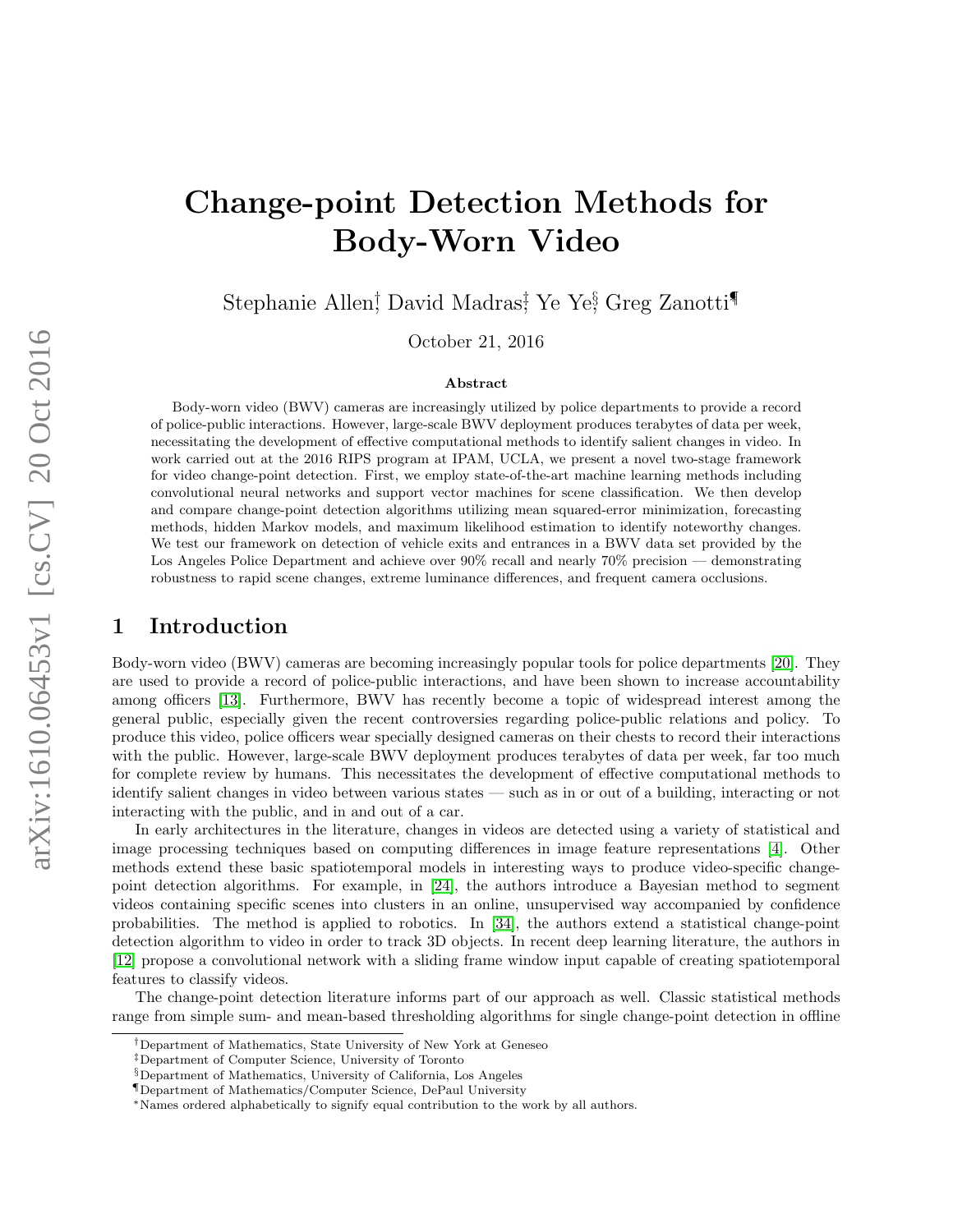data [\[5\]](#page-15-3), to nonparametric tests for changes in distributions [\[40\]](#page-17-0). Other statistical methods use Bayesian priors to incorporate time-dependent information into the probability of a change-point occurring [\[2\]](#page-15-4).

In this paper, we present a novel two-stage framework (summarized in Figure 1) for video change-point detection which draws on methods from machine learning, computer vision, and change-point detection. We begin with a video data set with ground truths — the time at which changes between the two predefined states occur. These states are mutually exclusive and collectively exhaustive, and we refer to them as positive and negative states. Then, we selectively extract frames from each video to create a time series of frames. In the first stage, we utilize feature extraction and image representation methods to generate a compact representation of each frame and then label each representation via classifiers — support vector machine (SVM) and convolutional neural network (CNN) — and we ultimately construct a time series of scores. These scores measure the confidence of a classifier about whether a video frame corresponds to the positive state. In addition, by setting a threshold, we are able to convert these scores into binary labels (0,1) corresponding to positive and negative states. Finally, change-point detection algorithms analyze the scores or labels to identify salient changes between the two states of interest, thereby locating the times at which change-points occur. This modular format enables generalization to a variety of change-point classes.



Figure 1: Our framework's workflow for video change-point detection.

The paper is organized as follows. Section [2](#page-1-0) presents construction of video representation and classification approaches, turning to the computer vision literature using feature detection methods, SVMs, and CNNs Change-point detection methods are presented in Section [3,](#page-5-0) utilizing mean squared-error minimization, forecasting methods, hidden Markov models, and maximum likelihood estimation. Finally, we perform an experiment on a body-worn video data set provided by the Los Angeles Police Department (LAPD). We parameterized our framework to detect changes from in-car scenes to out-of-car scenes, and we achieve promising results, which are presented in Sections [4.3](#page-10-0) and [4.4.](#page-11-0)

# <span id="page-1-0"></span>2 Video Preprocessing and Frame Classification

A video can be regarded as a sequence of frames. In a preprocessing step, we sample frames from videos and save them as JPEG images. The goal is to classify these frames as either one of the two states — the states between which we wish to identify change-points. We frame this problem as one of scene classification. Scene classification has been extensively studied by the computer vision community; consequently we use methods from computer vision to classify scenes. Current state of the art approaches use either keypoint detection and the Bag-of-Visual-Words (BoVW) technique with a classifier (such as an SVM) capable of comparing the histograms it produces [\[39\]](#page-17-1), or a convolutional neural network (CNN) on raw pixel values [\[15\]](#page-15-5). To extend the SVM, we propose a novel technique for soft histogramming, which improves classification accuracy. We also modify the architecture of a pre-trained CNN to create a CNN capable of two-state video frame classification. The details are described in the following sections.

## 2.1 Keypoint Detection and Support Vector Machine

Intuitively, keypoints are distinctive image features. After a keypoint is located by a keypoint detector, image features in the keypoint's neighborhood can be described by a keypoint descriptor. We use scale-invariant feature transform (SIFT) [\[18\]](#page-16-3) for keypoint detection and description, because SIFT features are shown to be invariant to image scale and rotation, and it is partially invariant to changes in illumination. The major steps of constructing SIFT can be summarized as:

- Keypoint detection and localization
	- Apply Gaussian filters with different standard deviations to the input frame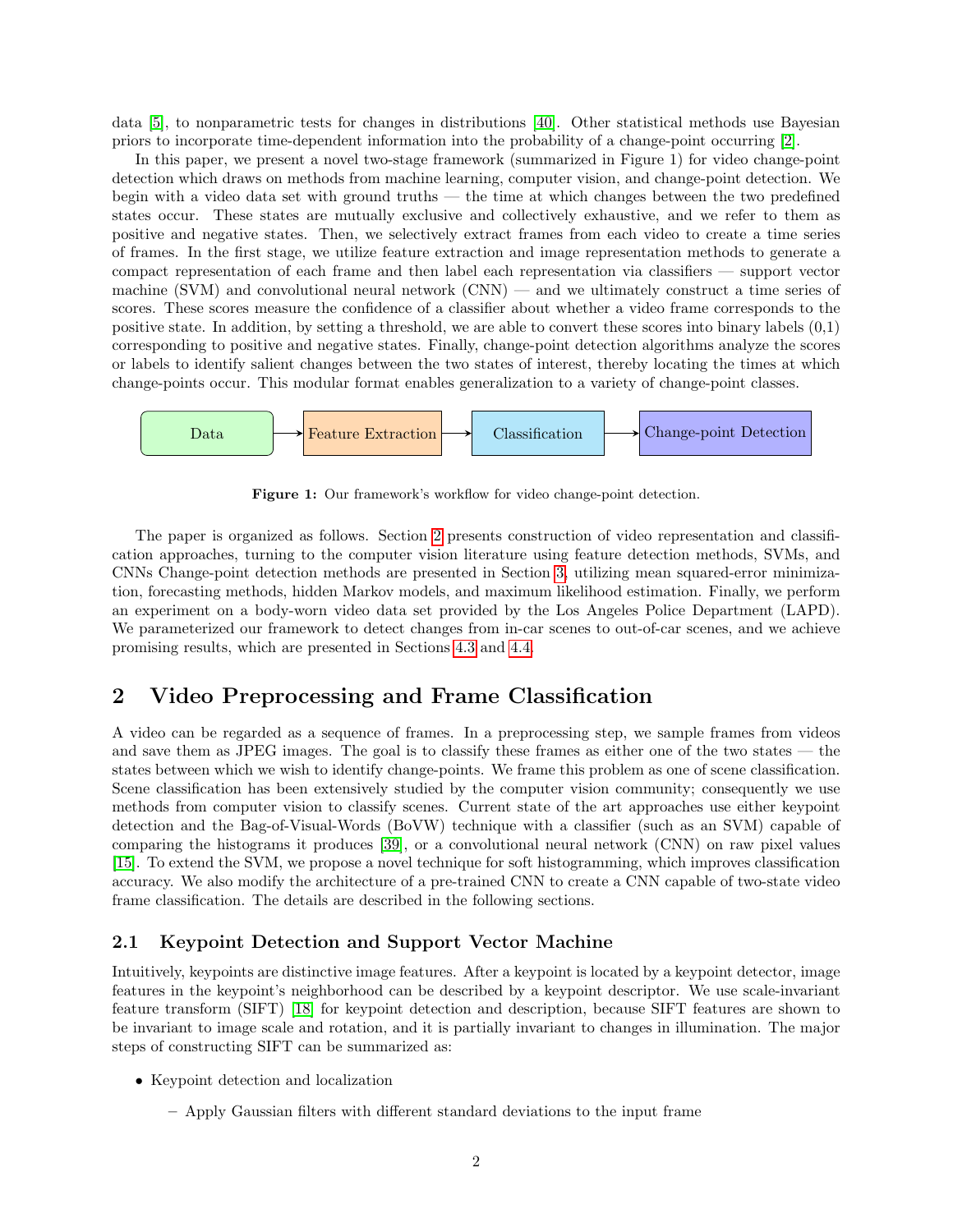- In the differences of Gaussians, search for local extrema in scale and space. These extrema are potential keypoints.
- Orientation assignment
	- Assign one or more orientations to each keypoint based on the directions of pixel gradients in the keypoint's neighborhood
- Keypoint description
	- Compute gradients of pixels relative to the keypoint orientation in the 16-by-16 neighborhood around each keypoint
	- Divide this 16-by-16 patch into blocks of 4-by-4 in size and create an 8-bin orientation histogram for each block
	- Concatenate histograms to get a 128 dimensional descriptor for each keypoint

Using this approach, each frame can be represented as a SIFT matrix, with each row being a 128 dimenional SIFT descriptor. However, since the number of SIFT descriptors extracted varies among frames and an SVM requires inputs to have the same dimension, we use BoVW as an additional step to construct image representations.

#### Bag-of-Visual-Words and Vector Quantization

After extracting SIFT features from all video frames of interest, we took 20% of frames of the two states in the training set and applied k-means clustering separately on their feature vectors, with each state having K clusters. After centroids of clusters are computed, we assign each feature vector from frames in testing set and the remaining part of the training set to its closet centroids based on Euclidean distance. This general technique is called BoVW, and the number of clusters K is often referred to as the size of vocabulary. BoVW is an example of vector quantization (VQ) in computer vision. After VQ, a feature vector is represented by the indices of clusters to which it is assigned [\[14\]](#page-15-6). In general, there are two distinct forms of VQ: hard VQ and soft VQ. In hard VQ, a feature vector is assigned to exactly one cluster, which corresponds to the closest centroid; whereas in soft VQ, a feature vector can be assigned to more than one clusters [\[36\]](#page-16-4). In our work, a feature vector's membership at each cluster depends on the feature vector's distance to the corresponding centroid. We propose the following technique to perform soft VQ.

Let  ${c_j}_{j=1}^C$  be a set of centroids computed in the clustering stage, where  $C = 2K$  is the total number of centroids, and let  $\{f_i\}_{i=1}^F$  denote the set of all SIFT feature vectors extracted from a frame. The goal is to construct  $H \in \mathbb{R}^C$ , where  $H_j$  measures the effective number of feature vectors assigned to cluster j for  $1 \leq j \leq C$ . For each feature vector  $f_i$ , we compute its Euclidean distance  $D_{ij}$  to each of the centroids  $c_j$ . Then, the *relative* distance between centroid  $c_j$  and feature vector  $D_{ij}$  can be defined as

$$
R_{ij} = \frac{D_{ij} - \min_{1 \le p \le C} (D_{ip})}{\max_{1 \le p \le C} (D_{ip}) - \min_{1 \le p \le C} (D_{ip})},
$$

where the centroid closest to the  $f_i$  has relative distance 0 whereas the farthest centroid gets relative distance 1. To control the contribution of  $f_i$  to clusters whose corresponding centroids are not the closest to  $f_i$ , a parameter E is introduced. We then define the exponentially decayed relative distance  $R'_{ij}$  as  $R'_{ij}$  $\exp(-ER_{ij})$  so that we essentially recover hard VQ as E approaches positive infinity. The contribution of  $f_i$ to  $H$  is then normalized to 1, and so every feature vector has the same weight. This procedure is summarized in Algorithm [1](#page-3-0) below.

Note that the idea of VQ is closely related to histogramming: assigning a vector to clusters essentially achieves the same effect as incrementing the counts at the corresponding histogram bins, except that in the later case bin counts are discrete. For notational convenience, we refer to soft VQ and soft histogramming interchangeably, and  $H$  is called "BoVW histogram" in subsequent sections.

Note that conventional BoVW and VQ do not consider spatial information of keypoints. In other words, the locations of objects within images are not taken into consideration. Previous literature [\[39\]](#page-17-1) suggests that for a small size of visual vocabulary, including spatial information can improve classifiers' performances significantly, while for a large size of visual vocabulary, the improvements are not substantial.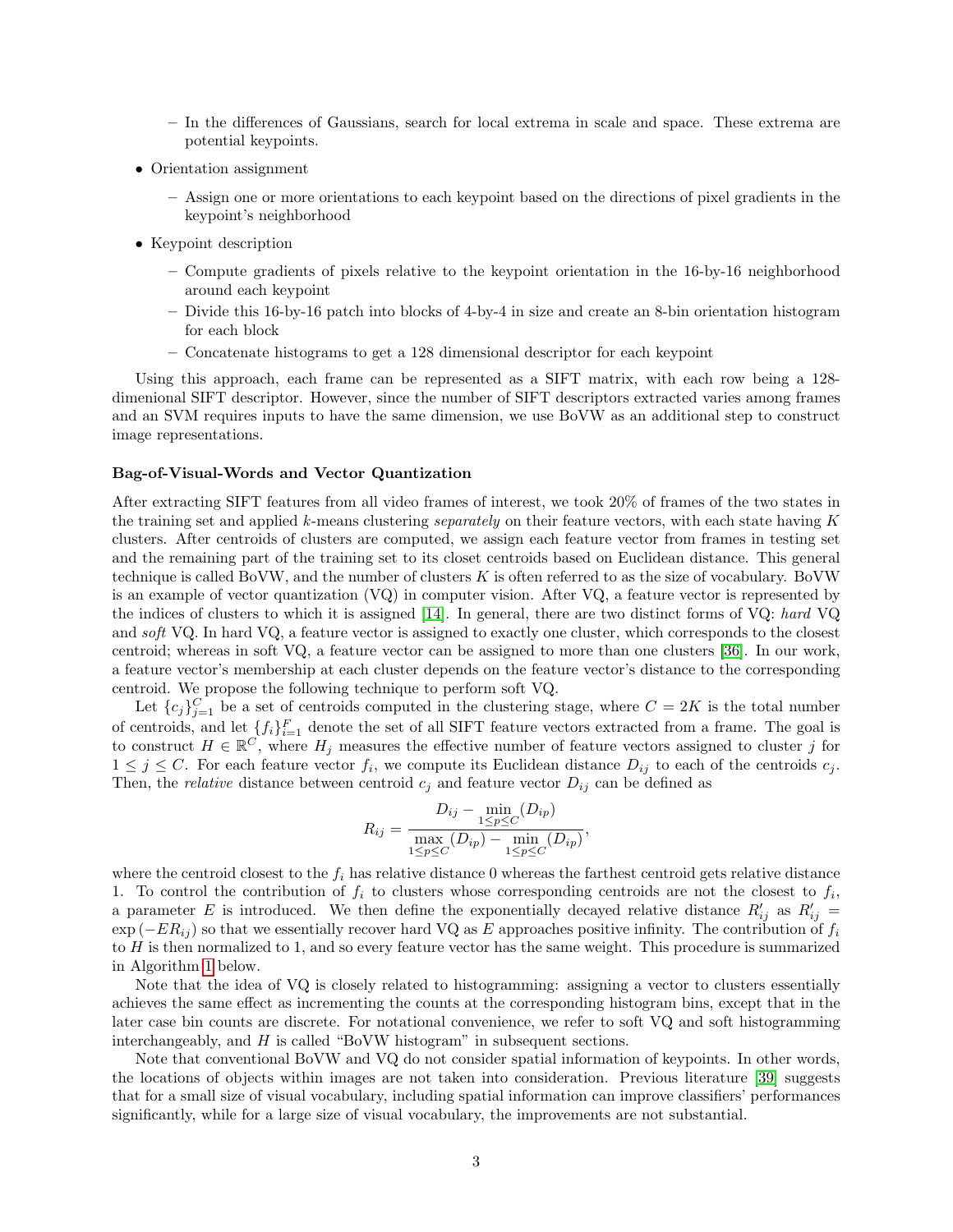Algorithm 1: Soft VQ

<span id="page-3-0"></span>

| <b>Inputs</b> : set of centroids $\{c_j\}_{j=1}^C$ ,                                                                                                        |  |  |  |
|-------------------------------------------------------------------------------------------------------------------------------------------------------------|--|--|--|
| set of feature vectors $\{f_i\}_{i=1}^F$ from an frame,                                                                                                     |  |  |  |
| a positive constant $E$                                                                                                                                     |  |  |  |
| Output: $H \in \mathbb{R}^C$                                                                                                                                |  |  |  |
| 1 For $i = 1 : F$                                                                                                                                           |  |  |  |
| For $i=1:C$                                                                                                                                                 |  |  |  |
| $D_{ij} \leftarrow   f_i - c_j  _2$                                                                                                                         |  |  |  |
| For $i=1:C$                                                                                                                                                 |  |  |  |
| $R_{ij} \leftarrow \frac{D_{ij} - \min\limits_{1 \leq p \leq C} (D_{ip})}{\max\limits_{1 \leq p \leq C} (D_{ip}) - \min\limits_{1 \leq n \leq C} (D_{ip})}$ |  |  |  |
| $R'_{ij} \leftarrow \exp(-ER_{ij})$                                                                                                                         |  |  |  |
| For $j=1:C$                                                                                                                                                 |  |  |  |
| $H_j \leftarrow H_j + \frac{R'_{ij}}{\sum\limits_{p=1}^{C}R'_{ip}}$                                                                                         |  |  |  |
|                                                                                                                                                             |  |  |  |

#### Support Vector Machine with Pyramid Match Kernel

To evaluate the effect of including spatial information of keypoints, we experiment with pyramid match kernel [\[16\]](#page-15-7), which partitions an input image into increasingly fine spatial bins. At level  $l, 2<sup>l</sup>$  cells are placed on each side of an image, so there are  $4^l$  spatial bins with equal size. No partition occurs at level 0. By setting parameter  $L$ , which is the maximum number of levels, we are able to control how much detailed spatial information are included. For example, if  $L$  is set to 0, no spatial information of keypoints will be considered.

After VQ, we can represent a feature vector by a histogram of cluster membership, where each histogram bin measures the similarity between the feature vector and the corresponding centroid. For each spatial bin, we create an aggregated histogram by summing up histograms corresponding to feature vectors falling in this bin. These aggregated histograms are then weighted according to the level at which the spatial bin is located. Because matches of features at finer spatial resolutions are expected to yield more information about the similarity between two images, histograms at finer grids are weighted more heavily. We follow the practice in [\[16\]](#page-15-7) and give weights  $1/4$ ,  $1/4$ , and  $1/2$  to levels 0, 1, and 2 respectively. In the final step, we concatenate these weighted aggregated histograms from all spatial bins, and an input image is represented by a vector of a fixed length. This vector is later input into SVM.

A two-class SVM works by finding the optimal hyperplane that gives the maximum separation between training examples from the two classes. This goal can be achieved by solving an optimization problem, which maximizes the two-class separation while penalizing training examples lying on wrong sides of margins. We apply a kernel SVM, which first maps training examples to a higher dimensional feature space before optimizing for the maximum separation. A kernel function takes two training examples and measures their similarity. In our project, the kernel function corresponds to the pyramid match kernel [\[16\]](#page-15-7), which sums up the intersections between two histogram created using the method described above.

#### <span id="page-3-1"></span>2.2 Convolutional Neural Network

In the second classification approach, we use deep neural networks. Deep neural networks are machine learning algorithms that jointly learn a feature representation and discriminative classifier over a data set [\[9\]](#page-15-8). Nonlinear computational nodes called neurons are stacked on top of one another in layers to form complex, richly informative sets of features that have highly discriminative characteristics. Neural networks are trained by changing weights, thresholds, and other parameters, generally through the use of an iterative optimization algorithm like stochastic gradient descent [\[9,](#page-15-8) [26\]](#page-16-5). An overview of the historical development of neural networks and deep learning can be found in [\[28\]](#page-16-6).

Convolutional neural networks (sometimes referred to as "ConvNets", "convolutional networks", or "CNNs") have their origins in the study of the visual cortex in primates [\[10\]](#page-15-9). ConvNets were popular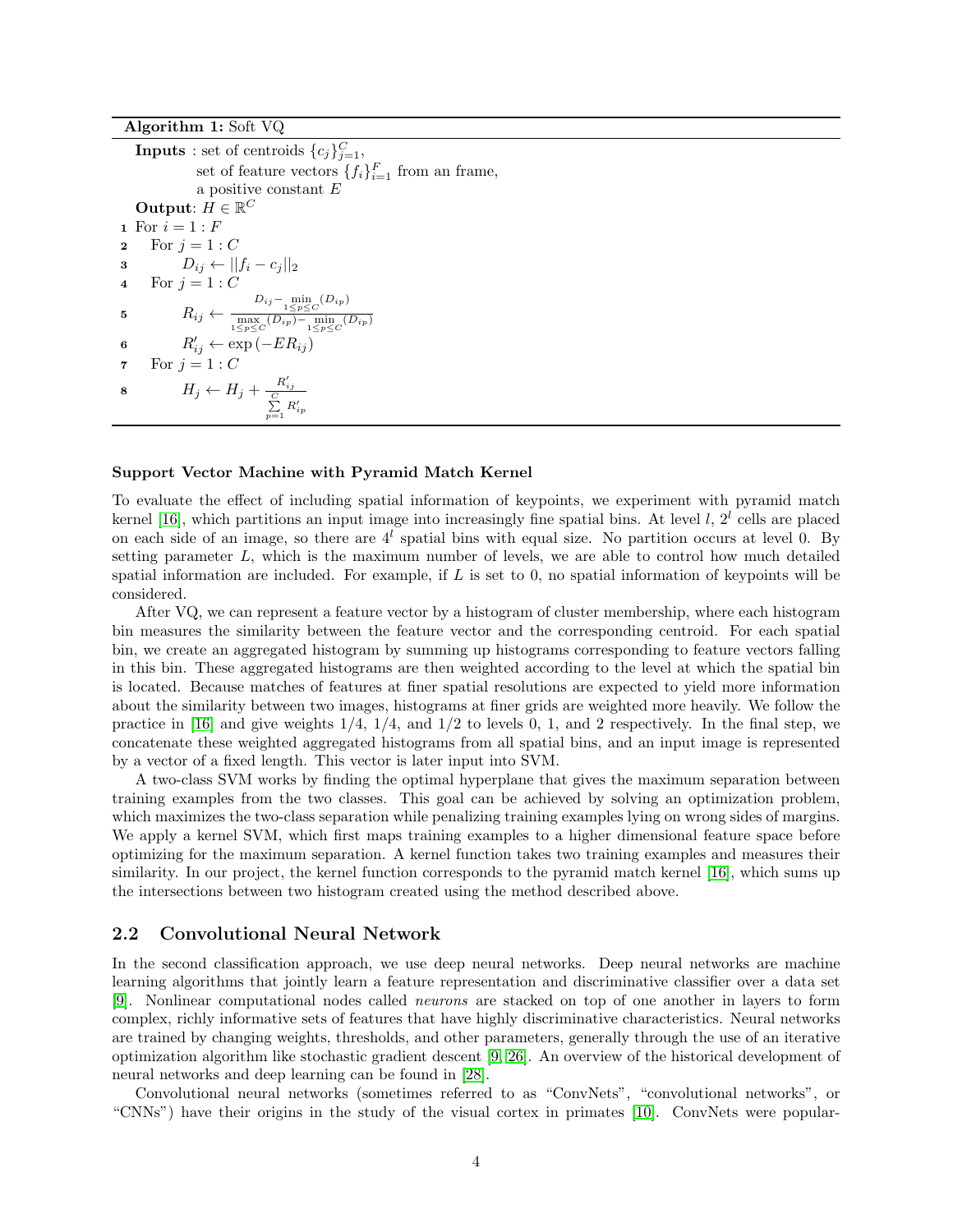ized in [\[17\]](#page-15-10), although earlier forerunners such as [\[8\]](#page-15-11) contributed to their development. ConvNets extract information from input data using overlapping convolutions. Each convolution operation consists of "sliding" a feature detector over input data, which generates an output of similar dimensionality. Each feature detector looks for one specific feature, and is made up of a number of trainable weights. Features are dependent on data; for example, image features may include edges, color blobs, or simple shapes. Multiple convolutions are performed in a single convolutional layer, and the output of a convolutional layer is transformed by nonlinear activation functions. Convolutional layers are stacked and interspersed with pooling layers, which subsample their input (e.g. by taking averages over various input sections) and produce an output with lower dimension.

A convolutional layer is made up of several different feature maps, which take the form of tensors, in the sense that they are (small) multi-dimensional arrays of numbers. The feature maps require this definition because the two-dimensional input image requires the first convolutional layer to contain twodimensional feature maps. Because there are multiple feature maps in the first layer, the output matrices are concatenated to form output tensors—three-dimensional arrays that are convolved with the feature maps in the next convolutional layers. This structure means that convolutional networks pass tensors in between their intermediate layers.

At the last pooling or convolutional layer, the produced activation tensor is generally flattened into a single vector, and connected to a fully connected layer. This fully connected layer is followed by one or two more fully connected layers, and an output layer. In the case of binary classification, we measure the error of the output layer activation (or "score") using the hinge loss function. Hinge loss is defined as  $\ell(y, \hat{y}) = \max(0, 1 - y \cdot \hat{y})$ , where y is the true label and  $\hat{y}$  is the predicted score. The combination of convolutional layers, which create high-quality, deep feature representations of images, and fully connected neural networks, which are excellent classifiers, make convolutional neural networks very effective at most computer vision tasks.

## 2.3 Pre-trained Networks

Unfortunately, deep neural networks (especially convolutional networks) have one negative feature: they take large amounts of time and computational power to train. One way to bypass this problem is to re-use a popular, well-known network configuration for which trained weights already exist. These pre-trained neural networks are created by neural network researchers, and consist of a known architecture (e.g. a number of convolutional layers, specific sizes of feature maps, etc.), and a file containing the numbers for each weight in the network.

Pre-trained networks have been released for ILSVRC, a competition in which participants aim to classify images into one of 1,000 classes. It has been found that the weights and structure of these networks provide excellent starting points for classifying images into a different set of classes. For example, in [\[22\]](#page-16-7), it is reported that simply removing the output layer of a popular pre-trained ConvNet and replacing it with a new output layer trained to detect a different set of classes provides state of the art accuracy on several computer vision problems.

#### VGG-16 Architecture

The pre-trained VGG-16 network of [\[29\]](#page-16-8) was initially conceived and publicly released in 2014. It was a top-performing model in the 2014 ILSVRC, and has been used widely in the literature to achieve excellent results on image classification problems. The original training process of the VGG-16 network can be found in [\[29\]](#page-16-8). The main reason we use the VGG-16 convolutional network is for its very deep architecture, which is what allowed it to perform so well in the 2014 ILSVRC competition.

### Adapting VGG-16

Although VGG-16 ends with a 1,000-dimensional output layer, this layer can be removed and replaced with a layer made for a binary classification task such as detecting whether a scene is classified into one state or another. To facilitate this, the weights were downloaded from the authors' website, and the network was implemented using machine learning software libraries. Because the weights of the last fully connected layer are often tuned to the task of the next (output) layer [\[22\]](#page-16-7), we removed this layer as well as the output layer.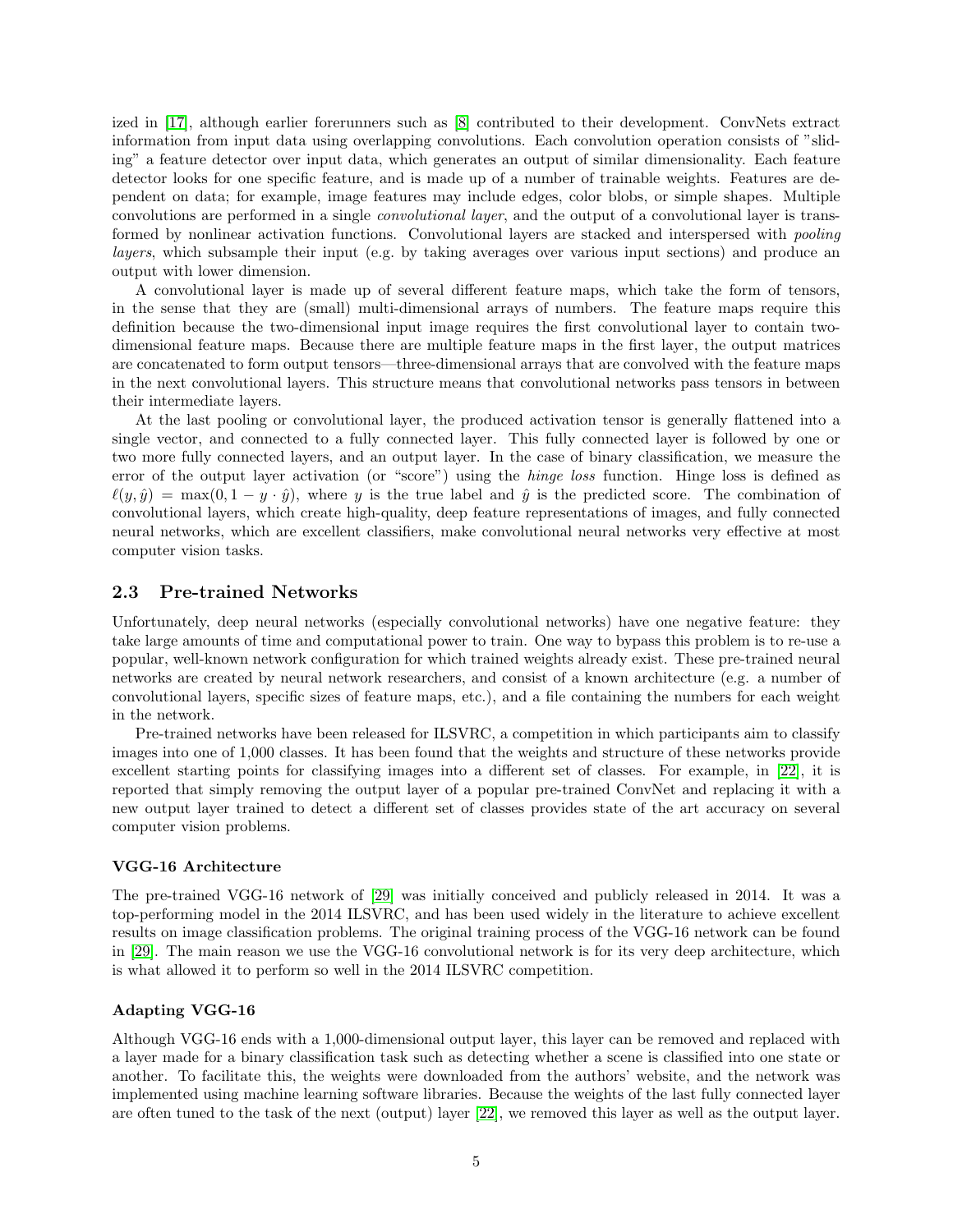We replaced the two layers with a single output layer that uses the hinge loss function. This new layer, once the weights are trained, produces a univariate scalar score for each frame that conveys the positive/negative state label for the frame. The use of a hinge loss function is reported in [\[32\]](#page-16-9) to produce excellent results on different classification problems. In addition to using hinge loss, we regularize the weights of the output layer using elastic net regularization, which is defined as adding a penalty term to the loss function  $\ell(y, \hat{y})$ , such that the function minimized becomes  $\ell(y, \hat{y}) = \max(0, 1 - y \cdot \hat{y}) + \lambda \big[\alpha \|w\|_1 + (1 - \alpha) \|w\|_2\big]$ , where w is the set of weights,  $\|\cdot\|_p$  is the  $L_p$  norm,  $\lambda$  is a penalty importance parameter, and  $0 \leq \alpha \leq 1$ .

To train this network, we first froze the weights of the non-modified layers so that they would not be changed. Training then proceeded using mini-batch stochastic gradient descent. Detailed information on training and results will be discussed in Section [4.](#page-10-1)

# <span id="page-5-0"></span>3 Change-Point Detection

To recap our framework, we sample every  $n$ -th frame of a video and apply our classifier to each frame to distinguish between our states. This gives us a series of confidence scores. We then seek to find changepoints in this series — points at which the frames switch between our two states of interest. Due to the modular nature of our framework, we were able to explore several approaches to the problem of change-point detection.

## 3.1 Change-Point Methods Overview

Given a time series  $X_i$ ,  $i = 1...n$ , we define a change-point c as a place in the series where the underlying distribution of the  $X_i$  changes. That is, in the case of one change-point:

$$
X_i \sim F_1 \ \forall \ i \leq c, \ X_i \sim F_2 \ \forall \ i > c
$$

for some distributions  $F_1 \neq F_2, c \in \{1...n\}$ . In the context of this problem, the distributions  $F_1, F_2$  are over all frames representing our two states of interest. There may be zero, one, or multiple change-points in a given series of scores.

In this section, we discuss a variety of approaches to change-point detection. They are:

- Mean squared-error minimization, for which we derive a distribution for its central statistic
- Forecasting methods, which can be easily adapted to online change-point detection
- Hidden Markov models and maximum likelihood estimation, which provide state labels for each frame

## 3.2 Mean Squared Error minimization (MSE)

We will first outline how this method (inspired by [\[33\]](#page-16-10)) works for sequences with one change-point, then show how we extend it to address the possibility of multiple change-points.

In a single change-point sequence, we attempt to optimally describe the sequence by using two constant functions. That is, we find the optimal point to split the sequence such that the the two halves of the sequence cluster closely around their sample means. Formally:

$$
MSE(c) = \sum_{i=1}^{c} (x_i - \bar{x}_1)^2 + \sum_{i=c+1}^{n} (x_i - \bar{x}_2)^2,
$$

where

$$
\bar{x}_1 = \frac{1}{c} \sum_{i=1}^c x_i, \ \bar{x}_2 = \frac{1}{n-c} \sum_{i=c+1}^n x_i,
$$

We are finding the total squared error from the two sample means. In the univariate case, we can reduce our expression to the following: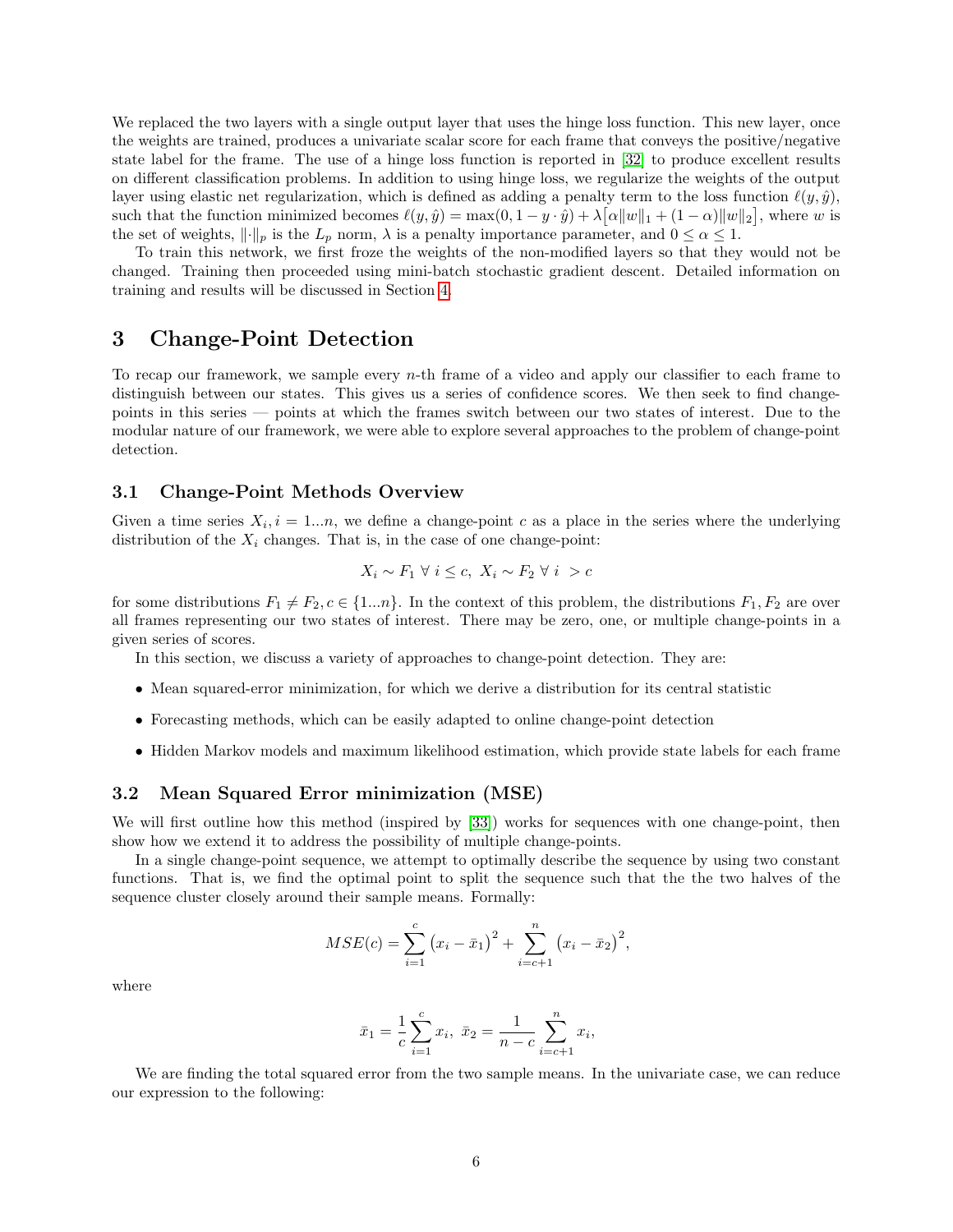$$
MSE(c) = \sum_{i=1}^{n} x_i^2 + c\bar{x}_1^2 + (n - c)\bar{x}_2^2.
$$

We now wish to create a hypothesis test to determine if a measurement of MSE at a given  $c$  is significantly small enough to represent a change-point. Let  $H_0$  be that  $X_i$  does not have a change-point. We can reject this null hypothesis, and declare  $H_1$  to be true (i.e., a change-point exists), if the *p*-value for  $MSE(c)$  is below some significance threshold  $\alpha$ . The *p*-value calculations are given below.

Under  $H_0$ , we assume all  $x_i$  are independently and identically distributed according to some distribution X. By the central limit theorem, we can take sample means  $\bar{x}_1$  and  $\bar{x}_2$  to be normally distributed for large enough sample size, i.e.  $\bar{x}_1 \sim \mathcal{N}(\mu_x, \frac{\sigma_x^2}{c}), \ \bar{x}_2 \sim \mathcal{N}(\mu_x, \frac{\sigma_x^2}{n-c}),$  where  $\mu_x$  and  $\sigma_x^2$  are the mean and variance of the X, respectively. Without loss of generality, let us assume  $\mu_x = 0$ . Then, the squared normal variable  $\bar{x}_1^2$ is from the gamma distribution  $\Gamma(\frac{1}{2}, \frac{2\sigma_x^2}{c})$ , and also  $\bar{x}_2^2$  is from  $\Gamma(\frac{1}{2}, \frac{2\sigma_x^2}{n-c})$ . So by the properties of the gamma distribution, we have  $c\bar{x}_1^2 \sim \Gamma(\frac{1}{2}, \frac{2c\sigma_x^2}{c}) = \Gamma(\frac{1}{2}, 2\sigma_x^2)$  and  $(n-c)\bar{x}_2^2 \sim \Gamma(\frac{1}{2}, \frac{2(n-c)\sigma_x^2}{n-c}) = \Gamma(\frac{1}{2}, 2\sigma_x^2)$ . Therefore,  $c\bar{x}_1^2 + (n-c)\bar{x}_2^2 \sim \Gamma(1, 2\sigma_x^2)$ . Let us call this variable  $G_c$ . We then have

$$
MSE(c) = \sum_{i=1}^{n} x_i^2 + G_c
$$
  

$$
MSE(c) - \sum_{i=1}^{n} x_i^2 = G_c \sim \Gamma(1, 2\sigma_x^2).
$$

Since  $\sum_{n=1}^{\infty}$  $i=1$  $x_i^2$  is a constant for each sequence, we can now calculate a p-value for  $MSE(c)$ , using the cumulative distribution function (CDF) for  $\Gamma(1, 2\sigma_x^2)$ . The CDF is as follows:

$$
CDF(x) = \frac{1}{\Gamma(k)} \gamma(k, \frac{x}{\theta}) = \frac{1}{\Gamma(1)} \gamma(1, \frac{x}{2\sigma_x^2}) = \frac{1}{1} \int_0^{\frac{x}{2\sigma_x^2}} t^0 e^{-t} dt = -e^{-\frac{x}{2\sigma_x^2}} + 1
$$

where  $\Gamma(k)$  is the gamma function, and  $\gamma(s, x)$  is the lower incomplete gamma function. Therefore, p –  $value(x) = 1 - CDF(x) = e^{-\frac{x}{2\sigma_x^2}}$ . Now, we can reject this null hypothesis if  $p = e^{-\frac{x}{2\sigma_x^2}} < \alpha$ , for significance level α. When testing every point in a sequence, we can use a Bonferroni correction, with a new significance level of  $\frac{\alpha}{n}$ .

To find a single change-point, we find  $MSE(c)$  for all c, and pick the one with the lowest p-value. If that p-value is below our threshold, that is the change-point; otherwise, we declare the sequence to be change-point free.

We can then recursively extend this method to find multiple change-points in a sequence, if they exist. We first find a single change-point — as described above. If that change-point is deemed significant, we recursively test the intervals on each side of the change-point for another change-point. When an interval is deemed to not have a significant change-point, the algorithm stops.

#### 3.3 Forecasting Methods

Forecasting methods allow us to fit a model to a set of data and then predict future observations using this model. To take advantage of the power of forecasting in the change-point detection setting, we develop what we will call the "future window technique" (inspired by [\[31\]](#page-16-11)) and combine it with univariate and multivariate modeling methods to detect change-points in the time series of frames.

To employ the future window technique, we establish an initial model (or "baseline model") based on a set number of observations in the beginning of a time series — assuming that a change will not occur within the first few observations of the time series. To find potential changes, we use the baseline model to predict the next observation in the series and compare this prediction against a set number of future observations — call this the "future window." Comparing this prediction to multiple observations in the future allows us to see if the series deviates from the established model for a significant amount of time, which reduces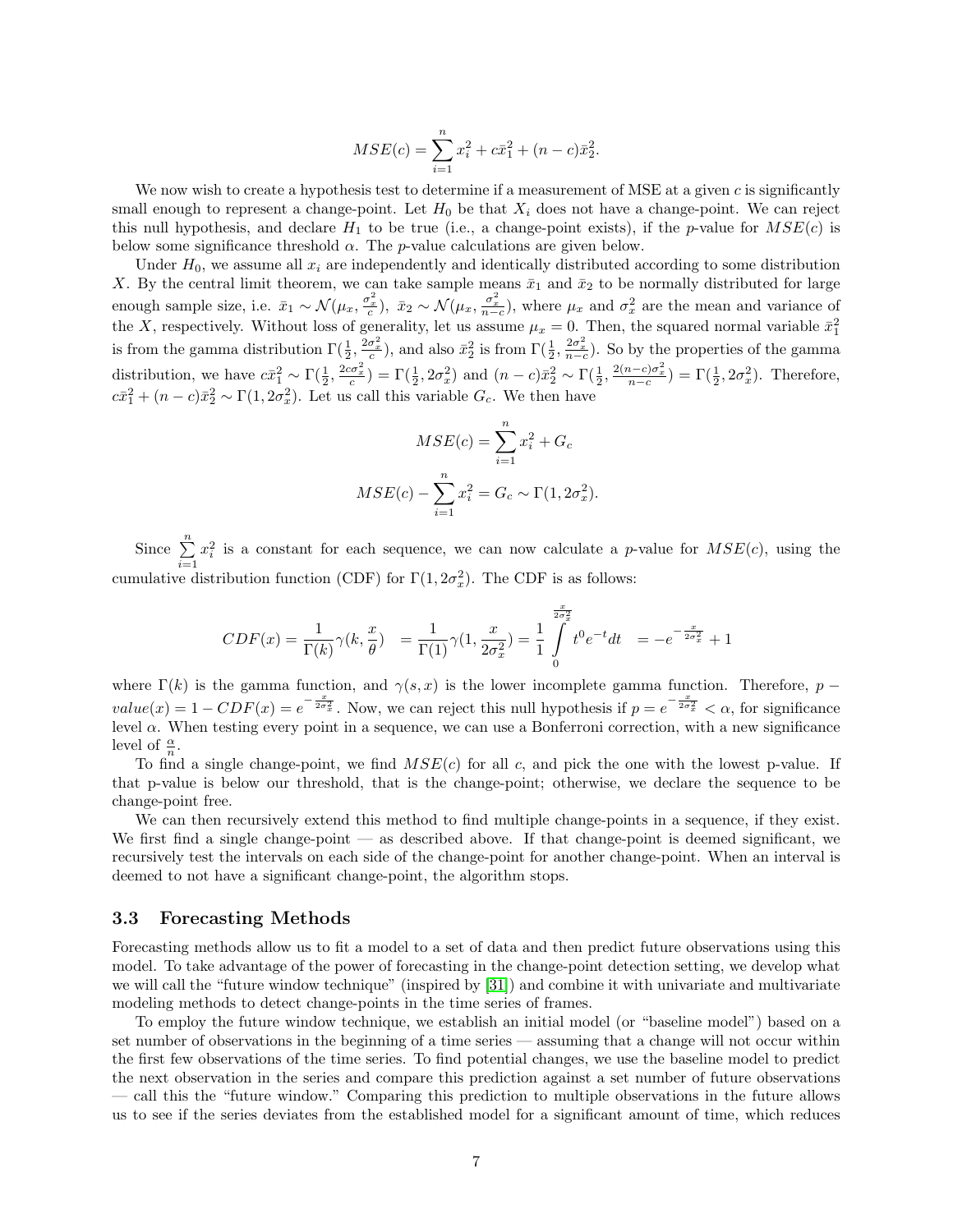instances of false positives created by outliers. The number of observations in the window can be changed depending upon the desire of the user to either minimize false positives or false negatives. If the differences between the prediction and each observed value in the window are all greater than some threshold — whose determination differs from method to method — then we call the value at the beginning of this window of observations a change-point. If a change-point is established, we reestimate the baseline model using the observations in the future window [\[31\]](#page-16-11).

The process outlined above repeats for every point in the time series, except for the last few where it would have been impossible to take a full future window into account. This methodology of estimating future observations based on a current model lines up with the framing of the change-point problem, which assumes that there is a shift in the model after a change-point, and the methodology enables the handling of cases where there are multiple change-points and cases where there are no change-points. Furthermore, with minor modifications (which are not discussed in this paper), the future window technique could handle situations where-in-which the user does not have the entire data set all at once but, instead, receives pieces of data over-time.

#### 3.3.1 Univariate Forecasting Methods

For the following univariate methods, we assume that — between change-points — frames close to each other are temporally related and, thus, the SVM or CNN output for the frames is stationary [\[30\]](#page-16-12). Furthermore, we utilize the future window technique in conjunction with each of these univariate models; all of the values in the future window are used to re-estimate the model when a change-point is found.

We first utilize a one-lag autoregressive model, which accounts for the correlation between values in a time series by predicting the next value in the series on the basis of the previous observation. Our threshold for the future window technique is the standard deviation of the entire time series [\[35,](#page-16-13) [7\]](#page-15-12). Next, we combine the future window technique with a mean model, which computes the mean for a set number of observations and compares the values in the future window against this mean. We again use the standard deviation of the time series as the threshold for the future window technique [\[21\]](#page-16-14).

Finally, we develop what we will call the "sign-change filter." Between each potential change-point identified by a univariate algorithm, this filter computes the average of the CNN or SVM scores and then finds the sign of each average. If the sign of the average does not change at a potential change-point, we eliminate the change-point from the final output. This filter significantly increases the above methods' precision.

#### 3.3.2 Multivariate Forecasting Methods

The BoVW histograms provide us with a succinct representation of a frame by counting the number of key-points (in a frame) associated with each visual word. We can apply methods directly to this time series, which is an unsupervised way of approaching the change-point detection problem. We utilize histogram comparison methods in conjunction with the future window technique to accomplish this goal. We apply this methodology to the raw BoVW histograms and to condensed representations.

We produce condensed representations by employing the agglomerate clustering algorithm to group the BoVW centroids that are within close proximity to each other [\[11\]](#page-15-13). For our specific application, we apply the algorithm to the first one-hundred centroids, which represent features corresponding to the negative state, and then separately to the second set of one-hundred, which represent features corresponding to the positive state. After constructing the cluster tree, we choose the clusters of visual words such that we simplify the histograms without significantly reducing their informational content, and we achieve this by choosing an inconsistency coefficient cutoff. For each histogram, we use the our chosen clusters to aggregate the key points into new "bins" [\[19\]](#page-16-15).

To handle these multivariate representations, we utilize the chi-squared goodness-of-fit test and the match distance in conjunction with the future window technique. For each of these histogram comparison methods, we set the first observation in the series as the "baseline model" and, when we find a change-point, we set the new "baseline model" as the histogram in the beginning of the future window.

The chi-squared goodness-of-fit test computes the squared differences between the bins of two histograms (call one the "observed" and one the "expected") and, for each bin, divides the squared difference by the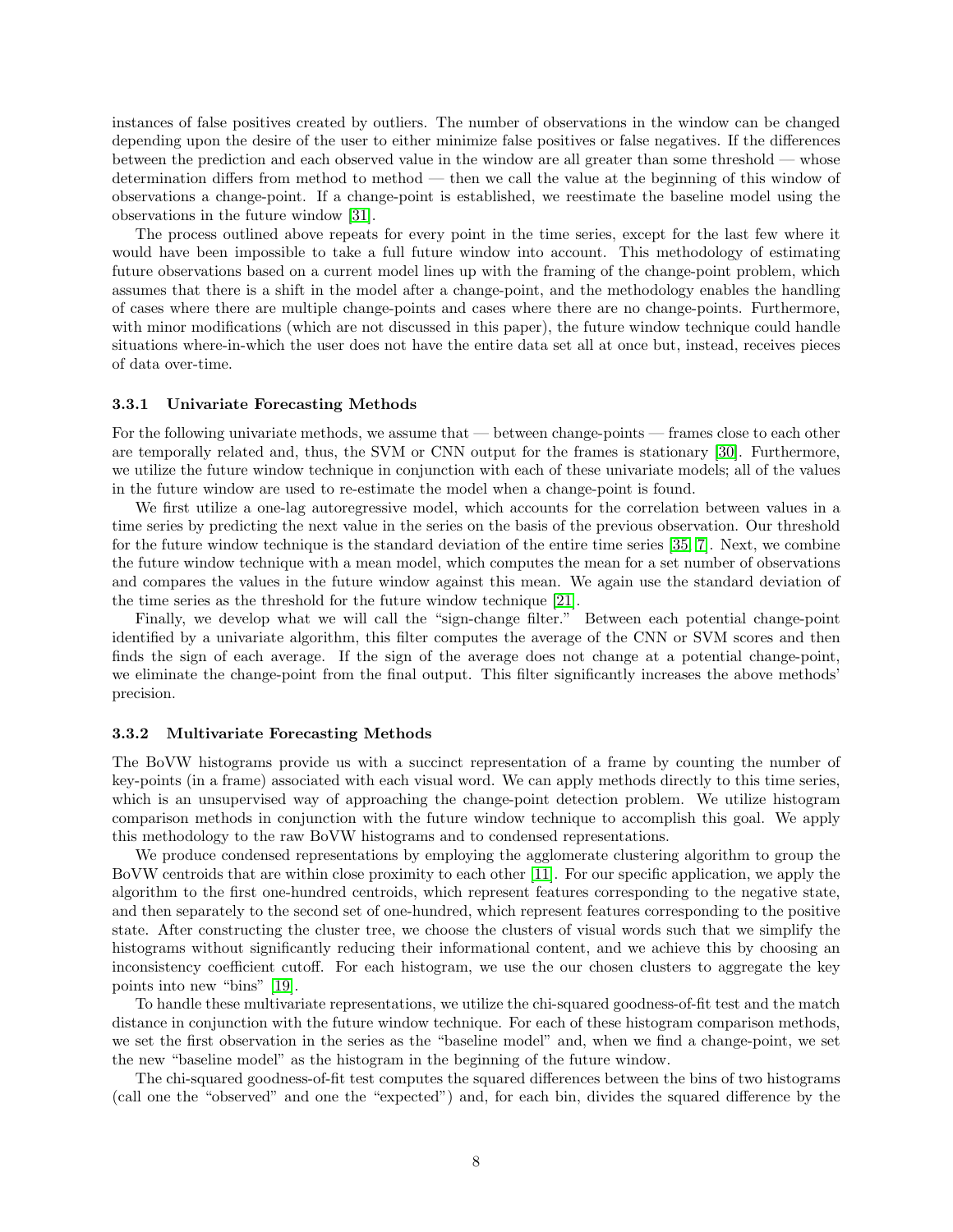number of elements in the "expected" histogram's bin, as demonstrated below

$$
\chi^{2} = \sum_{i=1}^{k} \frac{(o_{i} - e_{i})^{2}}{e_{i}},
$$

where  $o_i$  is the number of elements in the *i*-th bin of the "observed" histogram,  $e_i$  is the number of elements in the i-th bin of the "expected" histogram, k is the number of bins, and  $k-1$  is the degrees of freedom. A p-value is computed for the resulting chi-squared value and compared to an alpha value, with the null hypothesis stating that the two histograms are similar and rejection of the null hypothesis indicating they are not. The expected histogram is the baseline histogram, and the observed histograms are the histograms in the future window. The threshold for the future window technique is the alpha level for the test so, if the p-values associated with the chi-squared values of the histograms in the future window are all less than alpha, we declare a change-point at the beginning of the window [\[38,](#page-17-2) [25\]](#page-16-16).

The match distance finds the cumulative sum for each of two histograms, finds the absolute difference between the two sequences of partial sums, and then sums this resulting sequence. This can be summarized by the equation:

$$
d_M(H, K) = \sum_{i=1}^{n} |h_i - k_i|,
$$

where *n* denotes the number of bins and  $h_i$  is the cumulative sum of the elements of  $h$  up until and including bin i [\[25\]](#page-16-16). We find the match distance between the baseline histogram and each of the histograms in the future window. To set our threshold for the future window technique, for each feature/bin, we find the mean of the differences between successive observations in the series; we then sum these means and multiply this value by a constant. Both of these histogram methods were applied to the raw histograms and the condensed histograms.

#### 3.4 Hidden Markov Model

In a hidden Markov model (HMM), the system being modeled is a sequence of discrete latent states, which, in our project, are the ground truths of whether the frames corresponds to the positive state. Such sequence is modeled using a Markov chain, in which the conditional probability of the future state only depends on the present state. Each type of state has an associated emission probability, according to which an output is assumed to be generated. While each latent state is not directly observable, the associated output is observable. Our goal was to construct the most probable sequence of latent states, given the sequence of associated classifier scores. Let  $\{z_n\}_{n=1}^N$  be a sequence of latent states, where  $z_n = \begin{bmatrix} 1 & 0 \end{bmatrix}^T$  if the frame corresponds to the negative state and  $z_n = \begin{bmatrix} 0 & 1 \end{bmatrix}^T$  otherwise. Let  $\{o_n\}_{n=1}^N$  be the associated sequence of classifier scores. The initial distribution  $p(z_1)$  is given by  $\pi = [\pi_1 \ \pi_2]$ , so that

$$
p(z_1) = \begin{cases} \pi_1 & \text{if } z_1 = [1 \ 0]^T \\ \pi_2 & \text{otherwise.} \end{cases}
$$

The transition matrix of latent states is denoted as A, where  $A_{ij} = p(z_{n,j} = 1|z_{n-1,i} = 1)$  and  $i, j \in \{1, 2\}$ . We modeled the conditional distributions of observed variables using Gaussian distribution:

$$
p(x_n|z_n, \Phi) = \left(\frac{1}{\sqrt{2\pi\sigma_1^2}} \exp\left(-\frac{1}{2\sigma_1^2}(x_n - \mu_1)^2\right)\right)^{z_{n,1}} \left(\frac{1}{\sqrt{2\pi\sigma_2^2}} \exp\left(-\frac{1}{2\sigma_2^2}(x_n - \mu_2)^2\right)\right)^{z_{n,2}}
$$

,

where  $\Phi = {\sigma_1, \sigma_2, \mu_1, \mu_2}$  is the set of emission parameters. The structure of HMM is illustrated in Figure [2.](#page-9-0)

Estimates of parameters  $\pi$ , A, and  $\Phi$  were computed by applying Expectation-Maximization (EM) algorithm and the Baum-Welch algorithm [\[3\]](#page-15-14). After this step, the most likely sequence of latent states were inferred using the Viterbi algorithm [\[37\]](#page-16-17).

HMM is an unsupervised method, in which labels are not required for training. In principle, one can estimate parameters and then use these estimates to infer the most probable sequence of states using the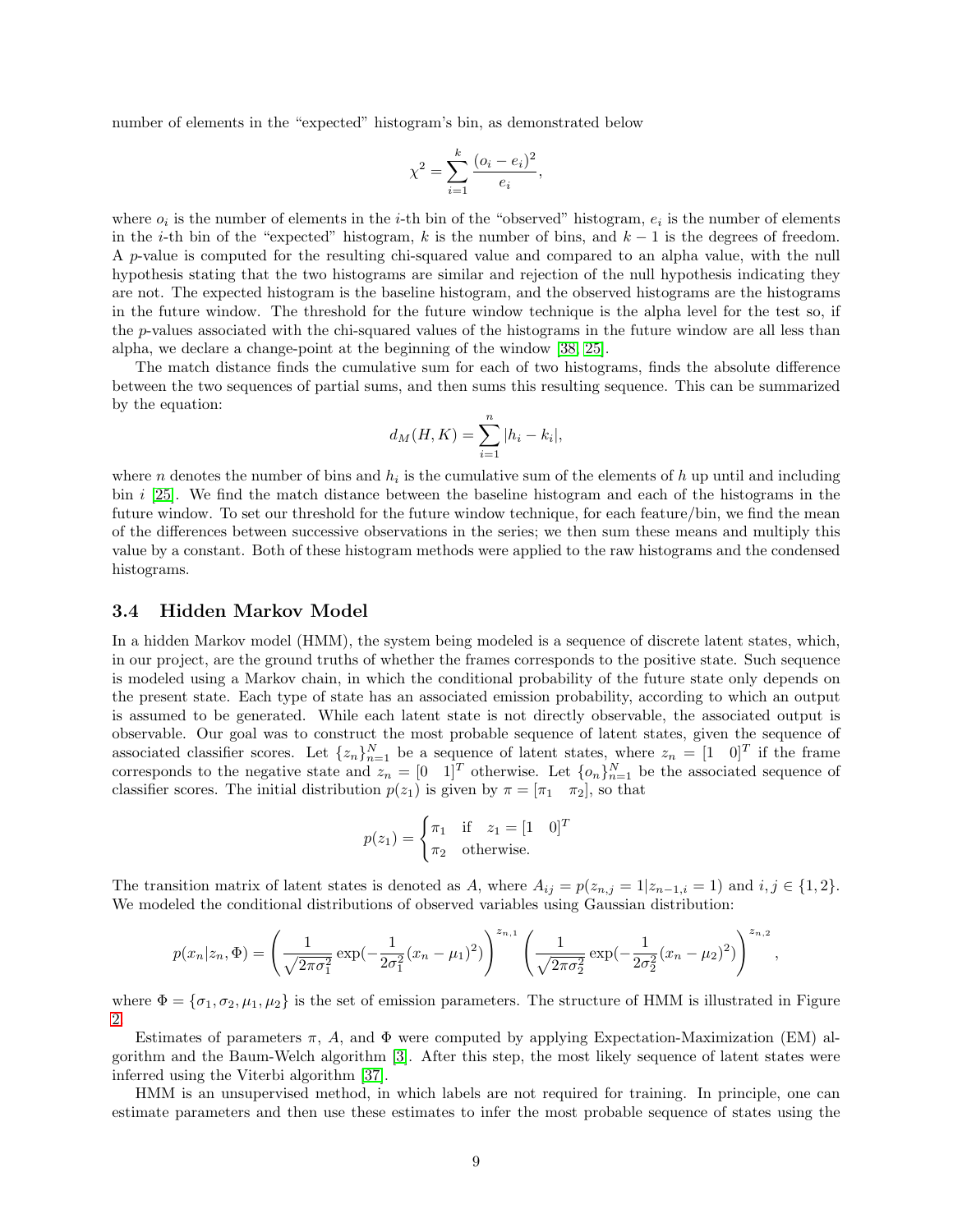

Figure 2: Structure of HMM

<span id="page-9-0"></span>same sequence of scores. In this project, however, we are more interested in evaluating how well a trained HMM can generalize to a new video. Our training and testing data sets were designed in the following way.

Videos with at least one exit or entrance into five folds are split into five folds. A HMM model is trained on four folds, and we apply a Savitzky-Golay filter [\[27\]](#page-16-18) on the sequences of scores corresponding to videos in the remaining folds. The filtered sequences of scores are input into the trained HMM model. We declare a change-point occurs if two adjacent latent variables are inferred to have different states. This process is repeated five times, with each fold being the testing set exactly once.

In another experiment, the goal is to estimate the precision of HMM on all videos, including those without exit or entrance. To test HMM on videos without actual change-points, we apply a HMM trained on all videos that contain at least one actual change point. The results are presented in Table [3.](#page-13-0)

#### 3.5 Maximum Likelihood Estimation

Solving problems through maximum likelihood estimation is a common technique in the machine learning literature. The goal in maximum likelihood estimation is to find the values of some parameters which are most likely given the data available. Here, we develop a maximum likelihood formulation of the change-point detection problem, where the parameters we are trying to find are the true state labels,  $L_i$ . Let  $L_i \in \{0,1\}$ be the ground truth labels of a series and  $x_i \in \{0, 1\}, i \in 1...n$  be the labels from a classifier with accuracy p. Then, we can find the log-likelihood of a series of labels given the data as follows.

$$
\log \mathcal{L}(L|X) = \log P(X|L)
$$
  
=  $\log \prod_{i=1}^{n} P(X_i|L_i)$   
=  $\log \prod_{i=1}^{n} p^{I[x_i=L_i]} (1-p)^{I[x_i\neq L_i]}$   
=  $\sum_{i=1}^{n} I[x_i = L_i] \log(p) + I[x_i \neq L_i] \log(1-p)$   
=  $\log(p) \sum_{i=1}^{n} I[x_i = L_i] + \log(1-p) \sum_{i=1}^{n} I[x_i \neq L_i]$ 

Using integer programming (IP), we maximize this quantity. The essential addition in the IP formulation is a constraint M on the number of change-points allowable; otherwise, the algorithm will not be robust to any sort of noise. The IP optimizes over values of L as follows:

maximize 
$$
\log(p) \sum_{i=1}^{n} I[x_i = L_i] + \log(1 - p) \sum_{i=1}^{n} I[x_i \neq L_i]
$$
  
\nsubject to  $\sum_{i=1}^{n-1} |L_i - L_{i+1}| < M$   
\n $L_i \in \{0, 1\}$ 

The expression to maximize is the likelihood, the first constraint limits the number of change points, and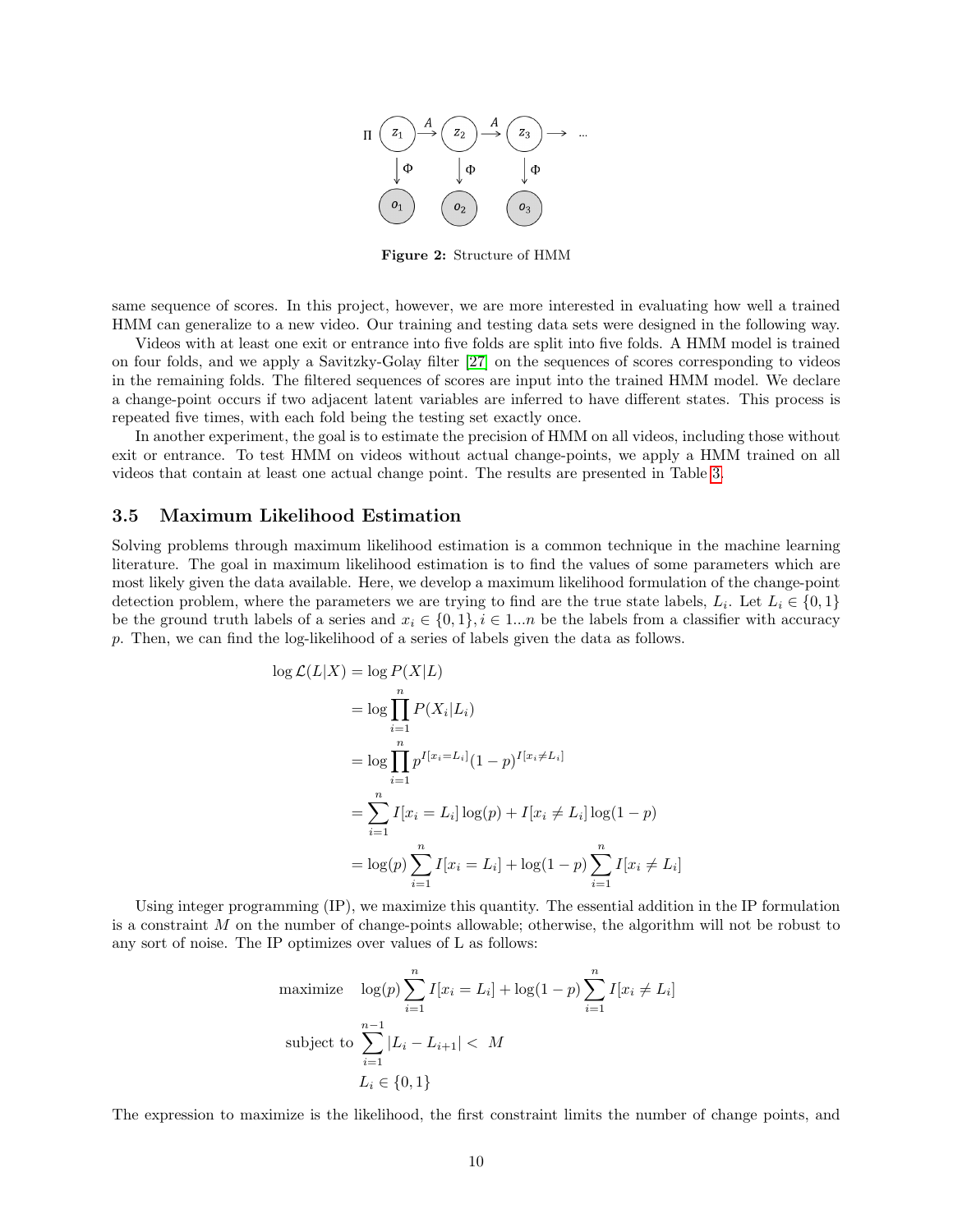the second constraint ensures that there are only two labels, one for each state. The results can be found in Table [2](#page-12-0) and Table [3.](#page-13-0)

# <span id="page-10-1"></span>4 Experimental Results

We now present the results of applying our framework to a data set provided by the LAPD. We define change-points in this data set as the places where an officer exited or entered a vehicle. Our two states of interest are inside and outside a vehicle, and being outside of a car corresponds to the positive state in our framework. These change-points are important because police-public interactions often occur when officers are outside of their vehicles.

# 4.1 Data Set Description

Our data is provided by LAPD, from their BWV pilot program in Los Angeles' Central Division in 2014-2015. The body-worn videos were recorded using cameras that have roughly a 130° field-of-view, a resolution of 640x480, and a fisheye lens. All videos are from the officer's point-of-view, as body cameras are mounted on officers' chests.

There are 691 videos in our data, with an average length of 9 minutes. 420 of these videos contain at least one change-point of interest (either a vehicle entrance or exit), up to a maximum of 11. Of these videos, 270 of them begin from the driver's side, 176 are during the nighttime, and in 274 of them, the vehicle is moving at some point during the video. In addition, some videos contain occasional camera field-of-view occlusions from the officers' hands, arms, or clothing. The overall effect is that this data set is highly varied, and it presents many of the challenges that one might expect from real-world video data — unclear images, rapid camera movement, extreme luminance and contrast differences, etc.

# <span id="page-10-2"></span>4.2 Training and Testing Sets Description

Since SVM is more sensitive to redundancy in training set, we prepare different training and testing sets for SVM and CNN. SVM is sensitive to redundancy in training set because the learned decision boundary may be shifted in response to aggregated penalties imposed by repeated examples that lie on wrong side of margin. This poses a challenge to our project: as content of consecutive video frames are often highly correlated, these frames' representations are expected to be quite similar. We therefore manually select video frames that go into a data set for training and testing SVM to reduce the impact of redundancy in video data. Out of the 420 videos that contain at least one entrance or exit of a car, we take 200 of them and then randomly assign these 200 videos into 10 folds. For each of these selected videos, we select 'in-car" and "out-car" frames, and the resulting data set has 515 "in-car" frames and 529 "out-car" frames. In a trial, a SVM is trained using nine folds and tested on the remaining fold. This process is repeated ten times, and each fold is used as the testing fold exactly once. The testing accuracy on the ten trials are then averaged to give one estimate.

Training for the CNN proceeds by 10-fold cross-validation on the entire data set of 691 videos. First, videos are split into ten different folds. Then, from the videos, frames are extracted every one second, to form a data set of approximately 466,000 frames. No deletions or selections were made, and all frames are retained. During the training process, one fold is held out, and the CNN is trained on nine folds. Performance statistics are computed for each of the ten folds, and then averaged. Averaging is a valid way to combine performance statistics in our case, because the number of frames and in-car/out-of-car percentages are roughly equal across folds.

## <span id="page-10-0"></span>4.3 Classification Results

This section presents performance evaluations of our classifiers, SVM and CNN. Figure [3a](#page-11-1) plots classification accuracy of SVM with spatial pyramid match kernel and hard histogram configuration versus number of clusters. The choice of L, which determines the total number of levels, has significant impact on classifier's performance. As L increases from 0 to 1, which implies the spatial information of each keypoint is now taken into account, classifier's performance improves greatly. As L increases from 1 to 2, each frame is partitioned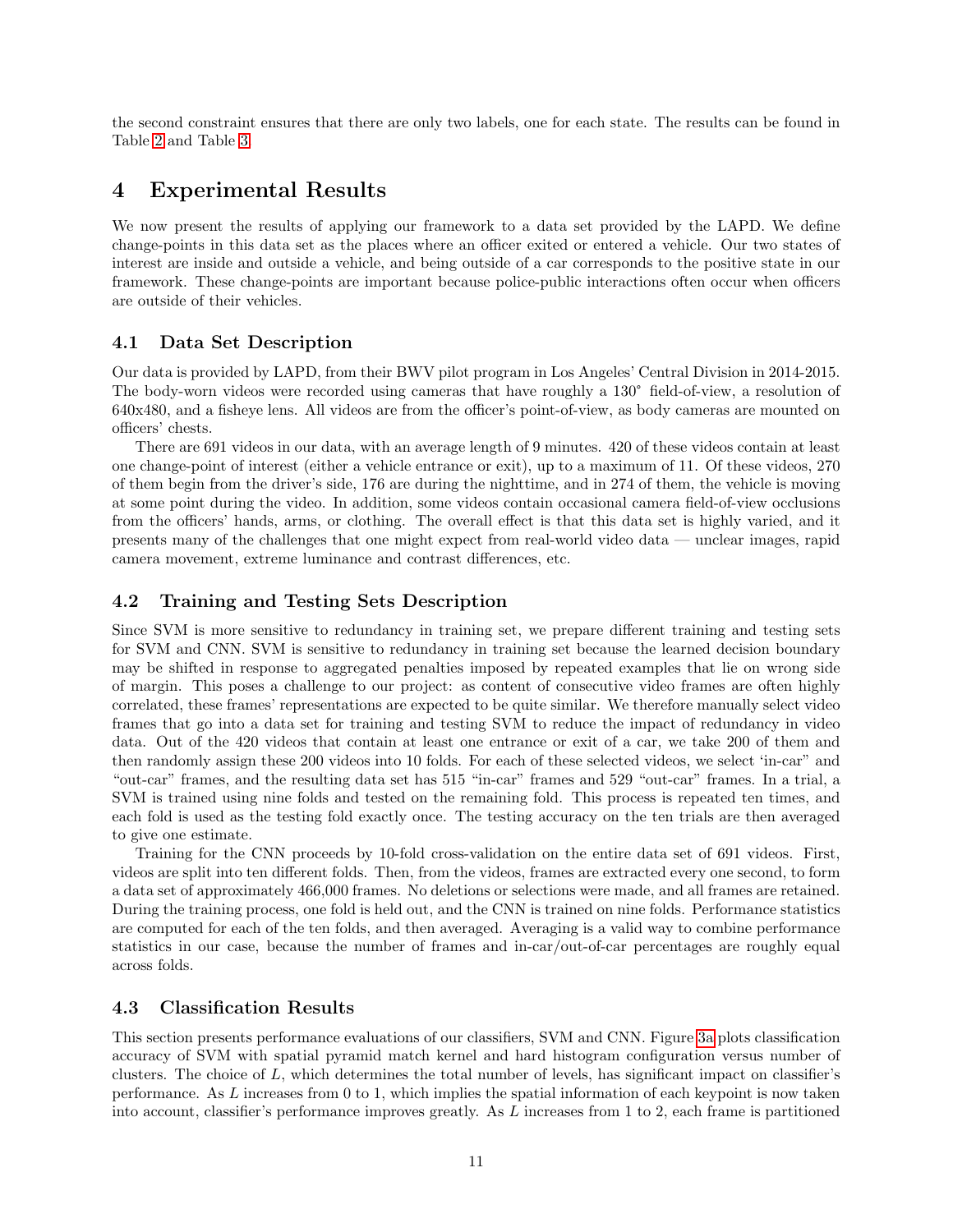<span id="page-11-1"></span>

Figure 3: Classification Accuracy of Support Vector Machine with Spatial Pyramid Match Kernel using hard histogram with different number of levels [\(a\)](#page-11-1), and using soft and hard histogram with different values of parameter  $E$  [\(b\)](#page-11-1).

into finer cells, and the extra spatial information also contributes to improvements in classification accuracy. The results also show that as the size of vocabulary increases, spatial information becomes less important. This observation is consistent with results in [\[39\]](#page-17-1). Figure [3b](#page-11-1) compares performance of SVM with hard and soft histogram configurations. To obtain these results, parameter  $L$  is fixed at 2 and we let parameter  $E$ vary. As shown in the figure, soft VQ technique generally improve classification accuracy. For  $E = 35$ , SVM with soft histogram outperform that with hard histogram at every size of visual vocabulary.

For CNN, the VGG-16 convolutional network architecture is modified for generalization, and to use the hinge loss function, as described in Section [2.2.](#page-3-1) After this modification, all weights in all layers except for the last layer (the output layer) are frozen so that weight updates are not computed for them. For preprocessing, frames are then resized to 240x320, and the mean pixel value reported by the VGG-16 authors is subtracted from each color channel. The network is then trained via stochastic gradient descent with a mini-batch size equal to the size of the training set. Elastic net weight regularization, described in Section [2.2,](#page-3-1) is used with  $\alpha = 0.15$  and a penalty coefficient of 0.0003. The learning rate is initialized and scheduled according to an adaptive scheme, and decreases at every epoch. The network is trained for six epochs. Results are shown in Table [1.](#page-11-2) Implementation is carried out using the TensorFlow [\[1\]](#page-14-0), Keras [\[6\]](#page-15-15), and scikit-learn software libraries [\[23\]](#page-16-19).

Table 1: Classification Results

<span id="page-11-2"></span>

| <b>Classifier</b>                 |        | Accuracy Precision Recall |     |
|-----------------------------------|--------|---------------------------|-----|
| Best Convolutional Neural Network | 94%    | $96\%$                    | 95% |
| Best Support Vector Machine       | $90\%$ | $92\%$                    | 89% |

The convolutional network results show the large improvement in performance statistics gained by using deep feature represenations of an frame (e.g. those computed by a ConvNet) as opposed to shallow feature representations (e.g. those computed by the BoVW process). We believe that more sophisticated training methods (such as jointly training a change-point detection method and CNN), or unfreezing the weights of the adapted VGG-16 network may be able to produce more accurate scene classifications.

## <span id="page-11-0"></span>4.4 Change-point Detection Results

In this section, we discuss the results of our change-point detection methods. As stated in the beginning of Section 4, we aim to identify points of vehicle entry and exit. For each video in our data set, we apply a classifier — either CNN or BoVW-SVM — to every nth frame  $(n = 30, 10$  respectively). The classifiers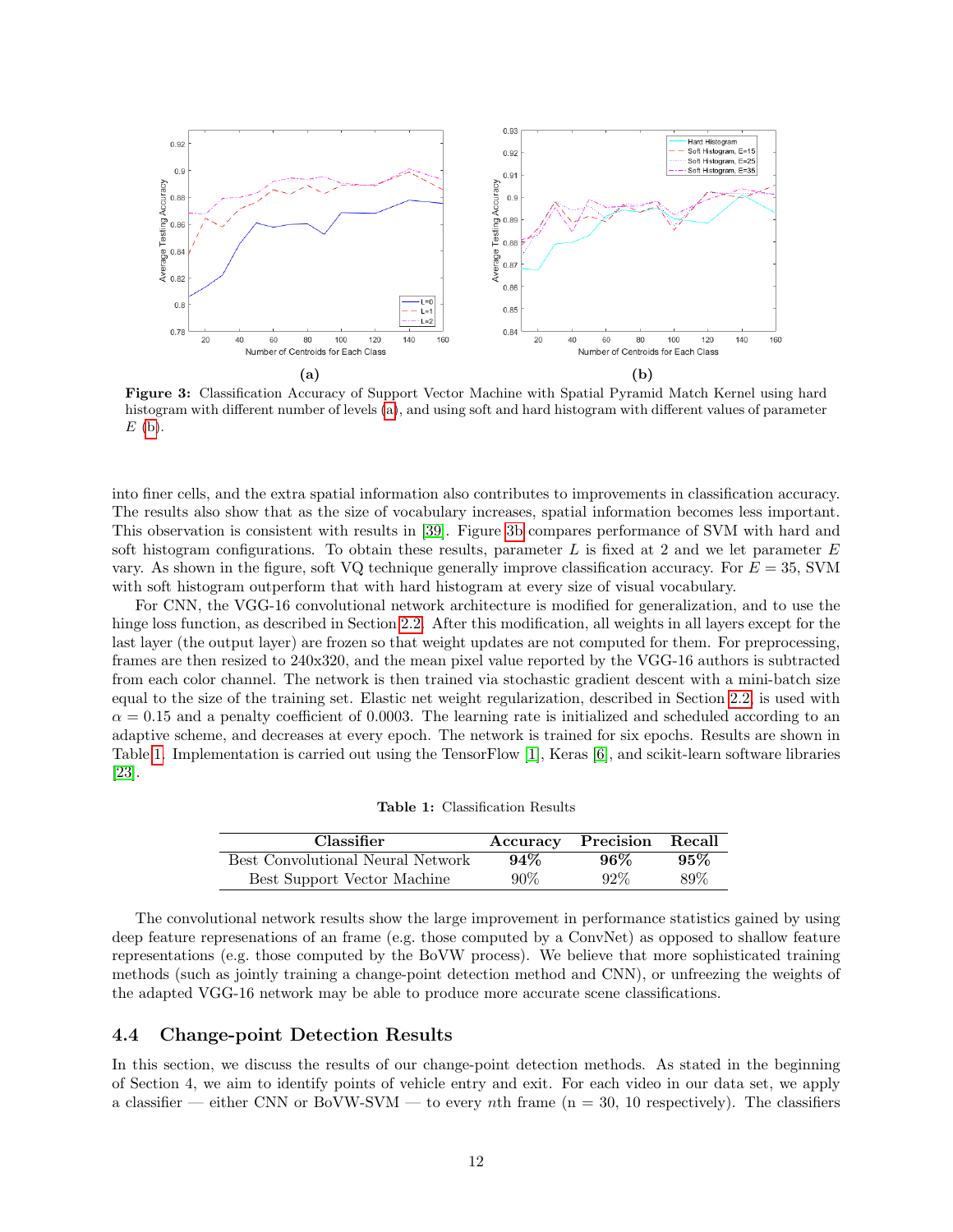output scores or class labels in {0,1}. We then run each sequence through each of five univariate change-point detection methods; for each sequence, we identify some number (possibly zero) of change-points. We also run sequences of multivariate, unsupervised frame representations through multivariate change-point detection algorithms and, for each sequence, we identify some number (possibly zero) of change-points.

To evaluate the performance of all of our change-point detection algorithms on our data set, we compare our algorithms' predicted change-points to the true change-points in the videos (where officers actually exit/enter their vehicles). We use a ten-second window of error, so a predicted change-point and a true change-point are considered equivalent if they are within ten seconds of each other. This accounts for the fact that it may take several seconds to exit or enter a vehicle. We then calculate precision and recall for each method to evaluate our performance — where recall is the percentage of actual change-points which are within ten seconds of a predicted change-point, and precision is the percentage of predicted change-points which were within ten seconds of an actual change-point. These are aggregate measurements for all of the videos, meaning we count the total number of actual change-points and predicted change-points across all videos.

This section is organized as follows. First, we apply our methods on videos that contain at least one actual change-point using outputs from the CNN. Our algorithms are then tested on the full data set which contains videos without actual change points, and the results are jointly presented. We then discuss the results of running change-point detection algorithms on SVM outputs. Finally, we present the results of our change-point detection methods on multivariate, unsupervised representations.

As mentioned in Section [4.2,](#page-10-2) we undertake cross-validation to produce scores for all 691 videos using the CNN along with a traditional neural net classifier. Table [2](#page-12-0) shows the results of applying change-point detection algorithms on the CNN output for the 420 videos that contain at least one exit or entrance. While the five methods discussed in Section [3](#page-5-0) give comparable recall and precision, HMM produces the highest recall of 93%, and MSE gives the highest precision of 75%.

We further test our change-point detection methods on CNN scores for the full data set containing 691 videos in total, 271 of which do not contain an entry into or an exit from a car. As shown in Table [3,](#page-13-0) recall calculations remain the same as those presented in Table [2,](#page-12-0) as these 271 videos do not contribute to the total number of actual change-points. Precision calculations, however, decrease because of false alarms.

For each of these methods, we can adjust some parameters. MSE uses a median filter window size of 30, a p-value cutoff of 0.1 with Bonferroni correction, and a maximum recursive depth of 3; it acts on the CNN binary labels. The autoregressive and mean model forecasting methods use the sample standard deviation of the series as the future window threshold, a future window of five, the first five observations to establish the baseline model, and the sign-change filter; they act on the CNN scores. MLE uses a parameter for classifier accuracy of 0.9, and a constraint on the number of allowable change-points of 10; it acts on the CNN binary labels. For HMM, the size and the polynomial order of the Savitzky-Golay filter are set to 15 and 1 respectively; this method acts on the CNN scores.

| Method                                      |        | Recall Precision |
|---------------------------------------------|--------|------------------|
| Hidden Markov Model                         | $93\%$ | $72\%$           |
| Mean-Squared Error Minimization             | 88%    | 75%              |
| Forecasting Method – Mean Model             | 88%    | 70%              |
| Maximum Likelihood Estimation Method        | 88\%   | 67%              |
| Forecasting Method - Autoregressive One Lag | 85%    | 70\%             |

<span id="page-12-0"></span>Table 2: Results of CNN Univariate Change-Point Detection on Videos with Exit or Entrance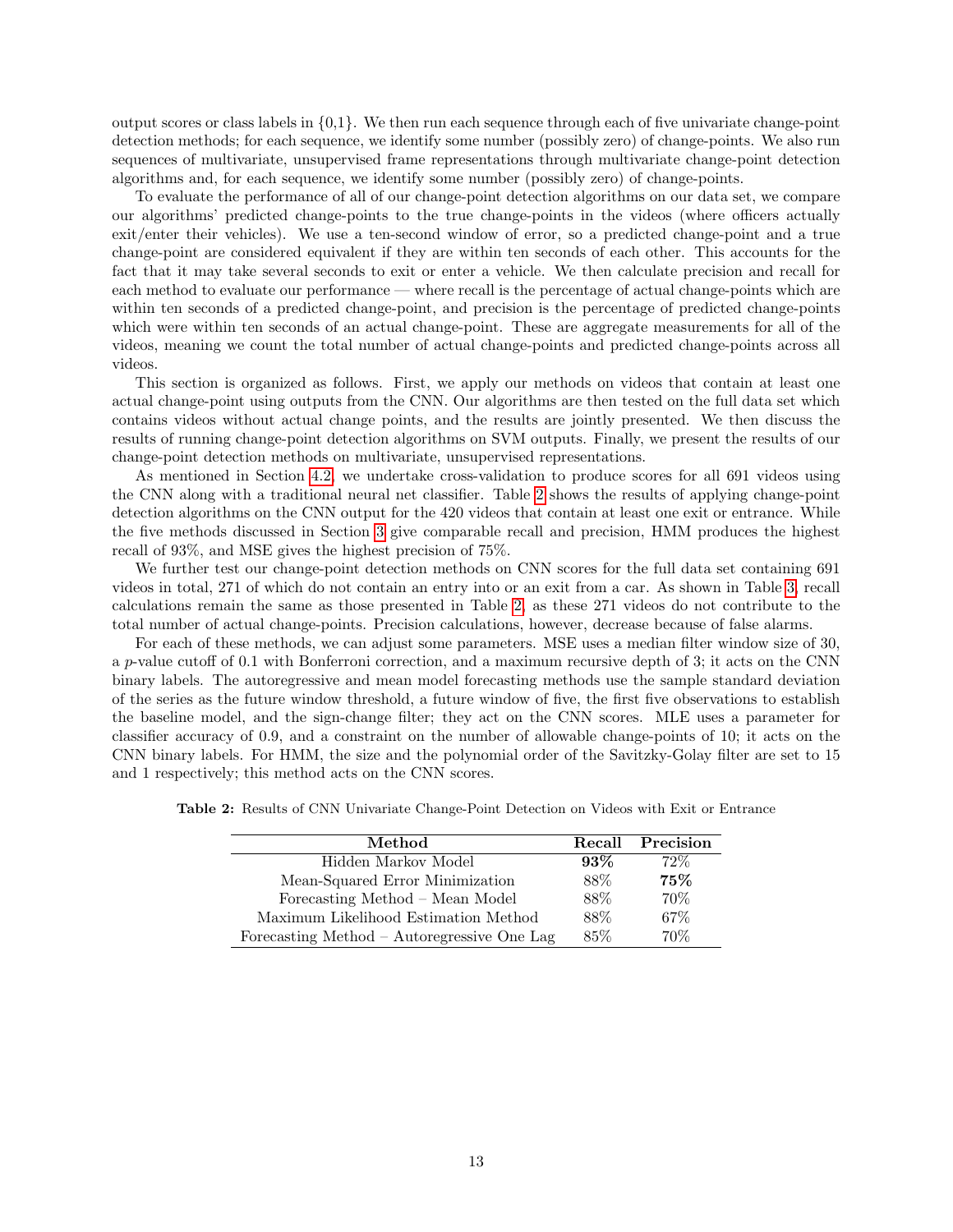| Method                                      |        | Recall Precision |
|---------------------------------------------|--------|------------------|
| Hidden Markov Model                         | $93\%$ | $65\%$           |
| Mean-Squared Error Minimization             | 88%    | 68%              |
| Forecasting Method – Mean Model             | 88%    | 61\%             |
| Maximum Likelihood Estimation Method        | 88%    | 58%              |
| Forecasting Method - Autoregressive One Lag | 85\%   | 60%              |

<span id="page-13-0"></span>Table 3: Results of CNN Univariate Change-Point Detection on all Videos

Table [4](#page-13-1) presents the results of applying the change-point detection methods on the SVM scores. By comparing Table [4](#page-13-1) with Table [2,](#page-12-0) we conclude that the precision measurements we calculate after running the change-point algorithms on SVM scores are significantly lower than the precision measurements we calculate after running the algorithms on CNN scores. Recall measurements, however, are generally comparable, except for MLE, whose recall decreases from 88% to 66%. From this piece of empirical evidence, we conclude that the performance of classifiers have a significant impact on the precision of change-point detection results.

Again, there are parameter values which we can adjust. For the SVM output, the autoregressive forecasting method uses the sample standard deviation of the series as the future window threshold, a future window of five, and the first five observations to establish the baseline model; it acts on the SVM scores. The mean model forecasting method uses the sample standard deviation of the series as the future window threshold, a future window of seven, the first ten observations to establish the baseline model, and the simple rounding filter (which rounds change-point values to the nearest thirty because of the way frames were sampled for the SVM); it acts on the SVM scores. MSE, MLE, and HMM use the same parameters as described above, but they act on SVM scores.

Table 4: Univariate Change-point Detection Results on BoVW-SVM

<span id="page-13-1"></span>

| Method                                      |        | Recall Precision |
|---------------------------------------------|--------|------------------|
| Mean-Squared Error Minimization             | $91\%$ | $30\%$           |
| Forecasting Method - Mean Model             | 96%    | 18%              |
| Hidden Markov Model                         | $90\%$ | 17%              |
| Forecasting Method - Autoregressive One Lag | $90\%$ | 17%              |
| Maximum Likelihood Estimation Method        | $66\%$ | $34\%$           |

Finally, Table [5](#page-14-1) presents the results of change-point detection using multivariate data which primarily comes from the BoVW histograms. These multivariate histograms represent the frames in their entirety, so they do not classify the frames into states — unlike the scores and labels from the SVM and CNN. Therefore, our methods may be detecting change-points in the video apart from exits from and entrances into vehicles. Consequently, these methods may have fairly low precision values because they are detecting other changes besides car exits and entrances, and our precision measurements are just concerned with the car exit and entrance change-points. It is also worth noting that, for our condensed histogram representations, we yield similar results as the full histogram results recorded in Table 4. Table 4 results are slightly better than results obtained using the condensed representations but, nevertheless, we realize that the histograms can be simplified without large losses in recall and precision.

As with our univariate methods, our multivariate methods have some parameter values which we can adjust. MSE uses the same parameters as outlined in the univariate results section. The chi-squared test uses an alpha level of 0.001, a future window of seven, and the baseline for comparison as the first histogram. The match distance uses a constant of 20 times the threshold discussed in Section 3.3, a future window of 10, the first histogram as the baseline, and the simple rounding filter (which rounds change-point estimations to the nearest thirty because of the way frames were sampled).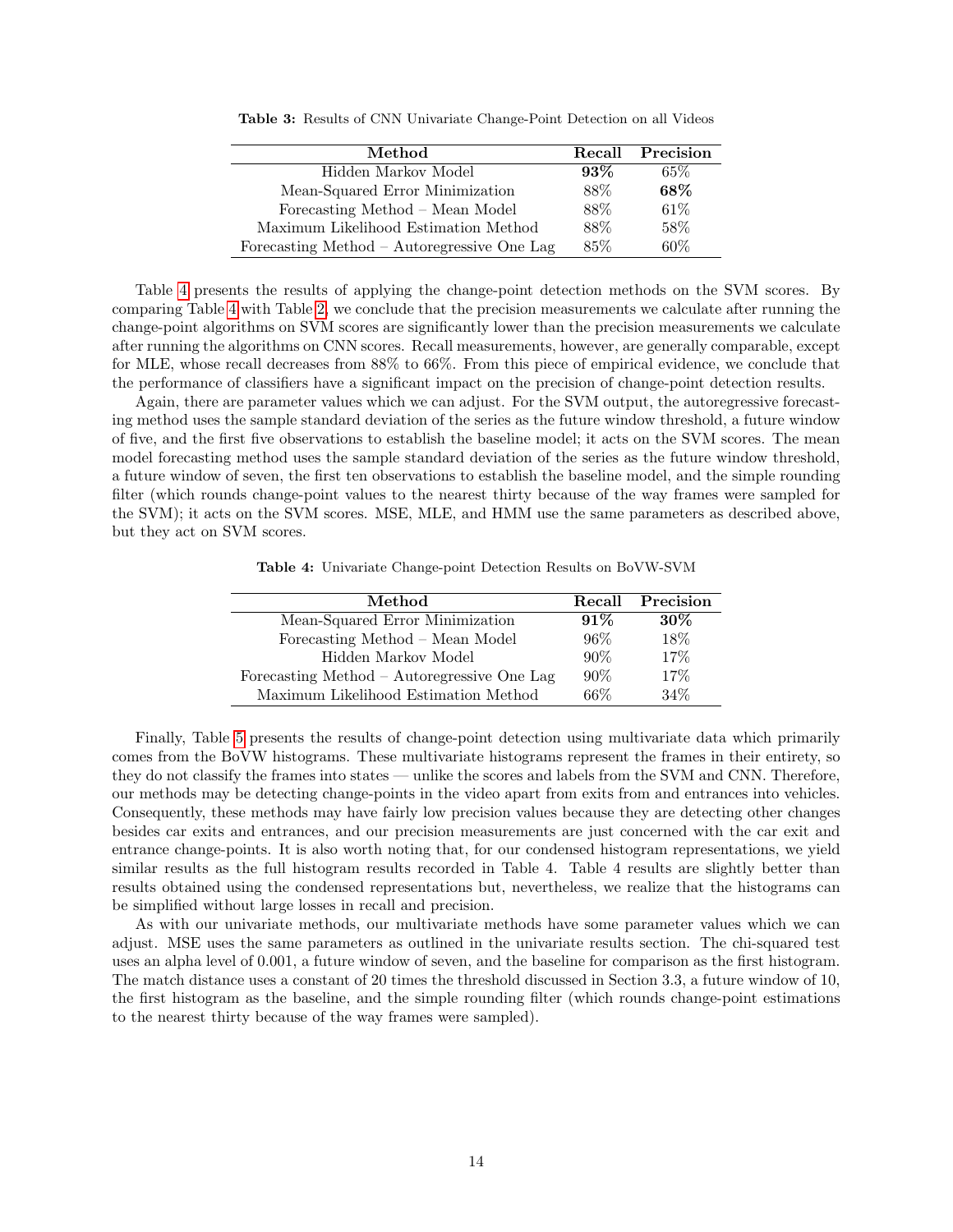<span id="page-14-1"></span>Table 5: Results of Multivariate Change-Point Detection on Videos with Exit or Entrance

| Method                          |         | Recall Precision |
|---------------------------------|---------|------------------|
| Chi-Squared Test                | $100\%$ | 20%              |
| Match Distance                  | 98%     | 13%              |
| Mean-Squared Error Minimization | 86%     | 17\%             |

Above, we show both precision and recall for all our methods. In tuning our parameters, we prioritize recall over precision because, in a law enforcement application, we want to ensure to the best of our ability that we do not miss any important events. Our methods mostly achieve 85-90% recall (MLE's recall is lower on SVM scores because it has fewer parameters to optimize, so we have less flexibility in choosing how we would like to manage the precision-recall trade-off.). The methods run on SVM scores yield a 15-35% precision, and the methods run on CNN scores yield a 58-68% precision. It is interesting to note the large discrepancy in change-point detection results for our different classification methods, despite a relatively small discrepancy (roughly 5%) in their classification accuracy. It seems that a small improvement in classification performance can cause a large increase in precision of change-point detection. Finally, for the CNN results in particular, we see that many of the methods yield quite similar recall and precision values. This suggests there are multiple ways of approaching the change-point detection problem — enabling a user to choose a method based on additional considerations such as algorithmic speed.

# 5 Conclusion

In this paper, we present a novel framework for change-point detection in video, using concepts from machine learning, image recognition, and change-point detection. We outline our methods for classification at the frame level, including CNNs and feature extraction techniques. We then describe methods from four approaches to change-point detection: mean square error minimization, forecasting, hidden Markov models, and maximum likelihood estimation. We present the performance of these methods on classifier output and on BoVW histogram representations. With our multivariate methods, we discuss the challenges of applying change-point detection methods to flexible, unsupervised, and multivariate representations.

Testing specifically for identification of vehicle entrances and exits, our methods succeed with 90% recall and nearly 70% precision on a highly complex, realistic data set provided by the LAPD. However, we believe our framework is highly adaptable to different change-point classes, both within the domain of law enforcement BWV and outside of it. For instance, with an appropriately re-labeled data set, we believe our framework would succeed comparably at identification of video segments where an officer is speaking to a member of the public, handcuffing a suspect, or engaging in a foot chase.

With this in mind, the framework presented in this paper represents a promising step toward law enforcement's long-term goal of automatic video tagging of important segments. This would make the large-scale deployment of BWV (one camera to each officer in a police force) much more feasible.

# 6 Acknowledgments

First, we would like to thank our academic mentor, Dr. Giang Tran, for her guidance and continuous support. Her suggestions have helped us tremendously throughout this research. We would also like to thank Sgt. Javier Macias and Dr. Jeff Brantingham as our industry mentors; they have provided us with important context for this project. This work was completed as part of the 2016 Research in Industrial Projects for Students (RIPS) program at the Institute for Pure and Applied Mathematics (IPAM) and was supported by grants from the LAPD and NSF.

# References

<span id="page-14-0"></span>[1] M. Abadi, A. Agarwal, P. Barham, E. Brevdo, Z. Chen, C. Citro, G. S. Corrado, A. Davis, J. Dean, M. Devin, S. Ghemawat, I. Goodfellow, A. Harp, G. Irving, M. Isard, Y. Jia,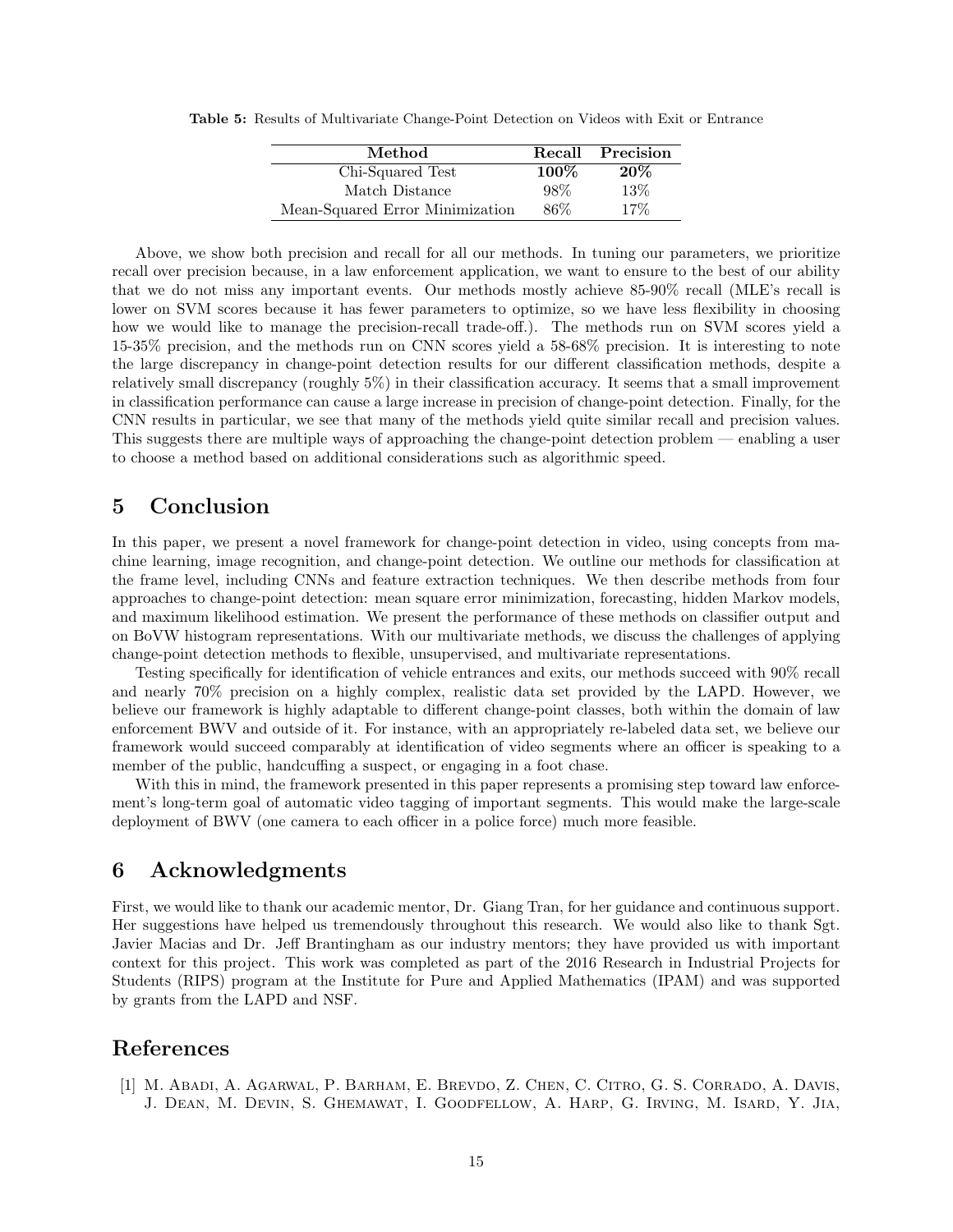R. JOZEFOWICZ, L. KAISER, M. KUDLUR, J. LEVENBERG, D. MANÉ, R. MONGA, S. MOORE, D. Murray, C. Olah, M. Schuster, J. Shlens, B. Steiner, I. Sutskever, K. Talwar, P. Tucker, V. Vanhoucke, V. Vasudevan, F. Viegas, O. Vinyals, P. Warden, M. Watten- ´ berg, M. Wicke, Y. Yu, and X. Zheng, TensorFlow: Large-scale machine learning on heterogeneous systems, 2015. Software available from tensorflow.org.

- <span id="page-15-4"></span>[2] R. P. Adams and D. J. MacKay, Bayesian online changepoint detection, arXiv preprint arXiv:0710.3742, (2007).
- <span id="page-15-14"></span>[3] L. E. Baum, An equality and associated maximization technique in statistical estimation for probabilistic functions of markov processes, Inequalities, 3 (1972), pp. 1–8.
- <span id="page-15-1"></span>[4] P. Bouthemy, M. Gelgon, and F. Ganansia, A unified approach to shot change detection and camera motion characterization, IEEE Transactions on Circuits and Systems for Video Technology, 9 (1999), pp. 1030–1044.
- <span id="page-15-3"></span>[5] J. CHEN AND A. K. GUPTA, On change point detection and estimation, Communications in statisticssimulation and computation, 30 (2001), pp. 665–697.
- <span id="page-15-15"></span>[6] F. CHOLLET, keras. https://github.com/fchollet/keras, 2016.
- <span id="page-15-12"></span>[7] J. R. Evans, Statistics, Data Analysis, and Decision Modeling, Prentice Hall: Pearson Education Inc., 5 ed., 2013.
- <span id="page-15-11"></span>[8] K. Fukushima, Neocognitron: A self-organizing neural network model for a mechanism of pattern recognition unaffected by shift in position, Biological cybernetics, 36 (1980), pp. 193–202.
- <span id="page-15-8"></span>[9] I. GOODFELLOW, Y. BENGIO, AND A. COURVILLE, *Deep Learning*. Book in preparation for MIT Press, 2016.
- <span id="page-15-9"></span>[10] D. H. HUBEL AND T. N. WIESEL, Receptive fields and functional architecture of monkey striate cortex, The Journal of physiology, 195 (1968), pp. 215–243.
- <span id="page-15-13"></span>[11] Y.-G. Jiang and C.-W. Ngo, Visual word proximity and linguistics for semantic video indexing and near-duplicate retrieval, Computer Vision and Image Understanding, 113 (2009), pp. 405–414.
- <span id="page-15-2"></span>[12] A. KARPATHY, G. TODERICI, S. SHETTY, T. LEUNG, R. SUKTHANKAR, AND L. FEI-FEI, Large-scale video classification with convolutional neural networks, in The IEEE Conference on Computer Vision and Pattern Recognition (CVPR), June 2014.
- <span id="page-15-0"></span>[13] C. M. KATZ, D. E. CHOATE, J. R. READY, AND L. NUÑO, Evaluating the impact of officer worn body cameras in the phoenix police department, Phoenix, AZ: Center for Violence Prevention and Community Safety, Arizona State University, (2014).
- <span id="page-15-6"></span>[14] K. Kitani, Bag-of-visual-words, 16-385 computer vision. http://www.cs.cmu.edu/ 16385/lectures/Lecture12.pdf.
- <span id="page-15-5"></span>[15] A. Krizhevsky, I. Sutskever, and G. E. Hinton, Imagenet classification with deep convolutional neural networks, in Advances in Neural Information Processing Systems 25, F. Pereira, C. J. C. Burges, L. Bottou, and K. Q. Weinberger, eds., Curran Associates, Inc., 2012, pp. 1097–1105.
- <span id="page-15-7"></span>[16] S. LAZEBNIK, C. SCHMID, AND J. PONCE, Beyond bags of features: Spatial pyramid matching for recognizing natural scene categories, in 2006 IEEE Computer Society Conference on Computer Vision and Pattern Recognition (CVPR'06), vol. 2, IEEE, 2006, pp. 2169–2178.
- <span id="page-15-10"></span>[17] Y. LeCun, B. Boser, J. S. Denker, D. Henderson, R. E. Howard, W. Hubbard, and L. D. JACKEL, Backpropagation applied to handwritten zip code recognition, Neural computation, 1 (1989), pp. 541–551.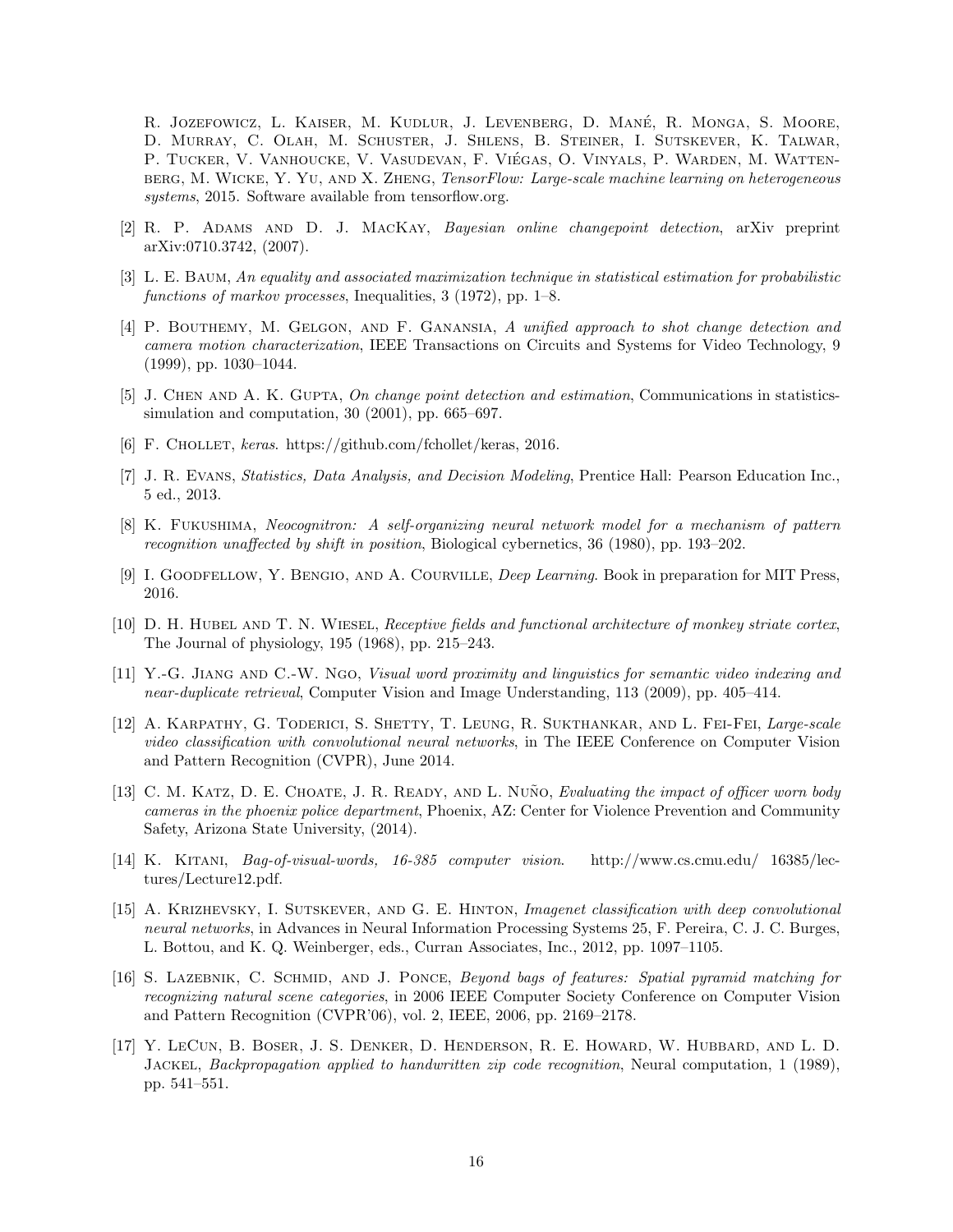- <span id="page-16-3"></span>[18] D. G. Lowe, Distinctive image features from scale-invariant keypoints, International journal of computer vision, 60 (2004), pp. 91–110.
- <span id="page-16-15"></span>[19] MathWorks, Hierarchical clustering. http://www.mathworks.com/help/stats/ hierarchicalclustering.html, 2016.
- <span id="page-16-0"></span>[20] L. MILLER AND J. TOLIVER, Implementing a body-worn camera program: Recommendations and lessons learned, 2014.
- <span id="page-16-14"></span>[21] R. Nau, Mean (constant) model. http://people.duke.edu/ rnau/411mean.htm, n.d.
- <span id="page-16-7"></span>[22] M. OQUAB, L. BOTTOU, I. LAPTEV, AND J. SIVIC, Learning and transferring mid-level image representations using convolutional neural networks, in The IEEE Conference on Computer Vision and Pattern Recognition (CVPR), June 2014.
- <span id="page-16-19"></span>[23] F. Pedregosa, G. Varoquaux, A. Gramfort, V. Michel, B. Thirion, O. Grisel, M. Blondel, P. Prettenhofer, R. Weiss, V. Dubourg, J. Vanderplas, A. Passos, D. Cournapeau, M. Brucher, M. Perrot, and E. Duchesnay, Scikit-learn: Machine learning in Python, Journal of Machine Learning Research, 12 (2011), pp. 2825–2830.
- <span id="page-16-1"></span>[24] A. Ranganathan, Pliss: Detecting and labeling places using online change-point detection, in Proceedings of Robotics: Science and Systems, Zaragoza, Spain, June 2010.
- <span id="page-16-16"></span>[25] Y. Rubner, C. Tomasi, and L. J. Guibas, The earth mover's distance as a metric for image retrieval, International journal of computer vision, 40 (2000), pp. 99–121.
- <span id="page-16-5"></span>[26] D. E. RUMELHART, G. E. HINTON, AND R. J. WILLIAMS, Learning internal representations by error propagation, tech. rep., DTIC Document, 1985.
- <span id="page-16-18"></span>[27] A. Savitzky and M. J. Golay, Smoothing and differentiation of data by simplified least squares procedures., Analytical chemistry, 36 (1964), pp. 1627–1639.
- <span id="page-16-6"></span>[28] J. SCHMIDHUBER, *Deep learning in neural networks: An overview*, Neural Networks, 61 (2015), pp. 85– 117.
- <span id="page-16-8"></span>[29] K. Simonyan and A. Zisserman, Very deep convolutional networks for large-scale image recognition, CoRR, abs/1409.1556 (2014).
- <span id="page-16-12"></span>[30] A. H. Studenmund, Using Econometrics: A Practical Guide, Addison-Wesley: Pearson Education Inc., 6 ed., 2011.
- <span id="page-16-11"></span>[31] J.-I. TAKEUCHI AND K. YAMANISHI, A unifying framework for detecting outliers and change points from time series, IEEE transactions on Knowledge and Data Engineering, 18 (2006), pp. 482–492.
- <span id="page-16-9"></span>[32] Y. TANG, Deep learning using linear support vector machines, arXiv preprint arXiv:1306.0239, (2013).
- <span id="page-16-10"></span>[33] W. Taylor, Change-point analysis: A powerful new tool for detecting changes. http://www.variation.com/cpa/tech/changepoint.html, 2000.
- <span id="page-16-2"></span>[34] G. TSECHPENAKIS, D. N. METAXAS, C. NEIDLE, AND O. HADJILIADIS, Robust online change-point detection in video sequences.
- <span id="page-16-13"></span>[35] P. S. UNIVERSITY, Stat 501 regression methods: Autoregressive models. https://onlinecourses.science.psu.edu/stat501/node/358, 2016.
- <span id="page-16-4"></span>[36] V. Viitaniemi and J. Laaksonen, Spatial extensions to bag of visual words, in Proceedings of the ACM International Conference on Image and Video Retrieval, ACM, 2009, p. 37.
- <span id="page-16-17"></span>[37] A. VITERBI, Error bounds for convolutional codes and an asymptotically optimum decoding algorithm, IEEE transactions on Information Theory, 13 (1967), pp. 260–269.